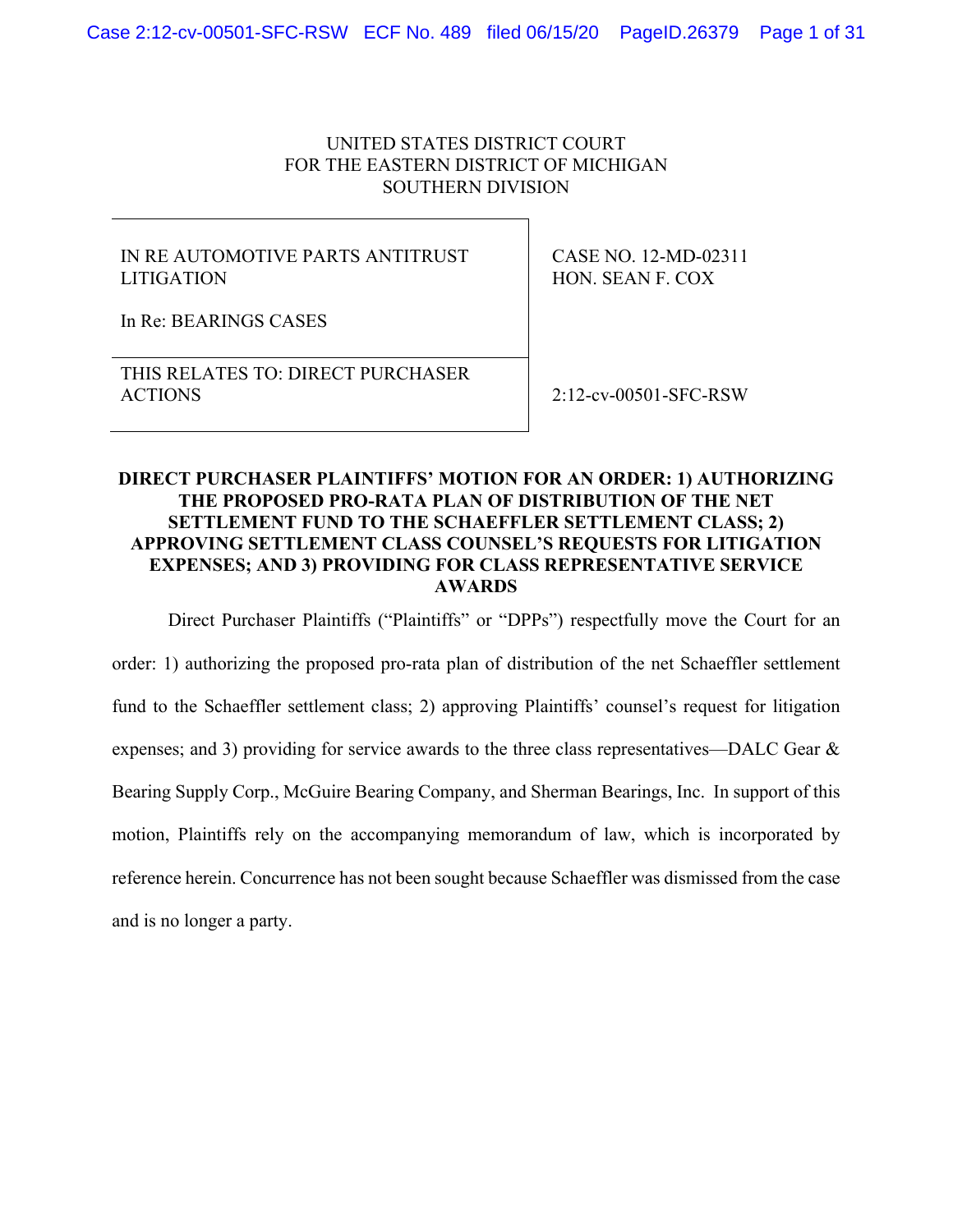DATED: June 15, 2020 Respectfully submitted,

/s/David H. Fink

David H. Fink (P28235) Darryl Bressack (P67820) Nathan J. Fink (P75185) FINK BRESSACK 38500 Woodward Ave; Suite 350 Bloomfield Hills, MI 48304 Telephone: (248) 971-2500

*Interim Liaison Counsel for the Direct Purchaser Plaintiffs* 

Joseph C. Kohn William E. Hoese Douglas A. Abrahams KOHN, SWIFT & GRAF, P.C. 1600 Market Street, Suite 2500 Philadelphia, PA 19103 Telephone: (215) 238-1700

Eugene A. Spector William G. Caldes SPECTOR ROSEMAN & KODROFF, P.C. Two Commerce Square 2001 Market Street, Suite 3420 Philadelphia, PA 19103 Telephone: (215) 496-0300

*Interim Co-Lead Counsel for the Direct Purchaser Plaintiffs* 

Solomon B. Cera Thomas C. Bright CERA LLP 595 Market Street, Suite 1350 San Francisco, CA 94105 Telephone: (415) 777-2230

Manuel J. Dominguez COHEN MILSTEIN SELLERS & TOLL, PLLC 2925 PGA Boulevard, Suite 200 Palm Beach Gardens, FL 33410 Telephone: (561) 515-1400

*Direct Purchaser Plaintiffs' Counsel* 

Steven A. Kanner William H. London Michael E. Moskovitz FREED KANNER LONDON & MILLEN LLC 2201 Waukegan Road, Suite 130 Bannockburn, IL 60015 Telephone: (224) 632-4500

Gregory P. Hansel Randall B. Weill Michael S. Smith PRETI, FLAHERTY, BELIVEAU & PACHIOS LLP One City Center, P.O. Box 9546 Portland, ME 04112-9546 Telephone: (207) 791-3000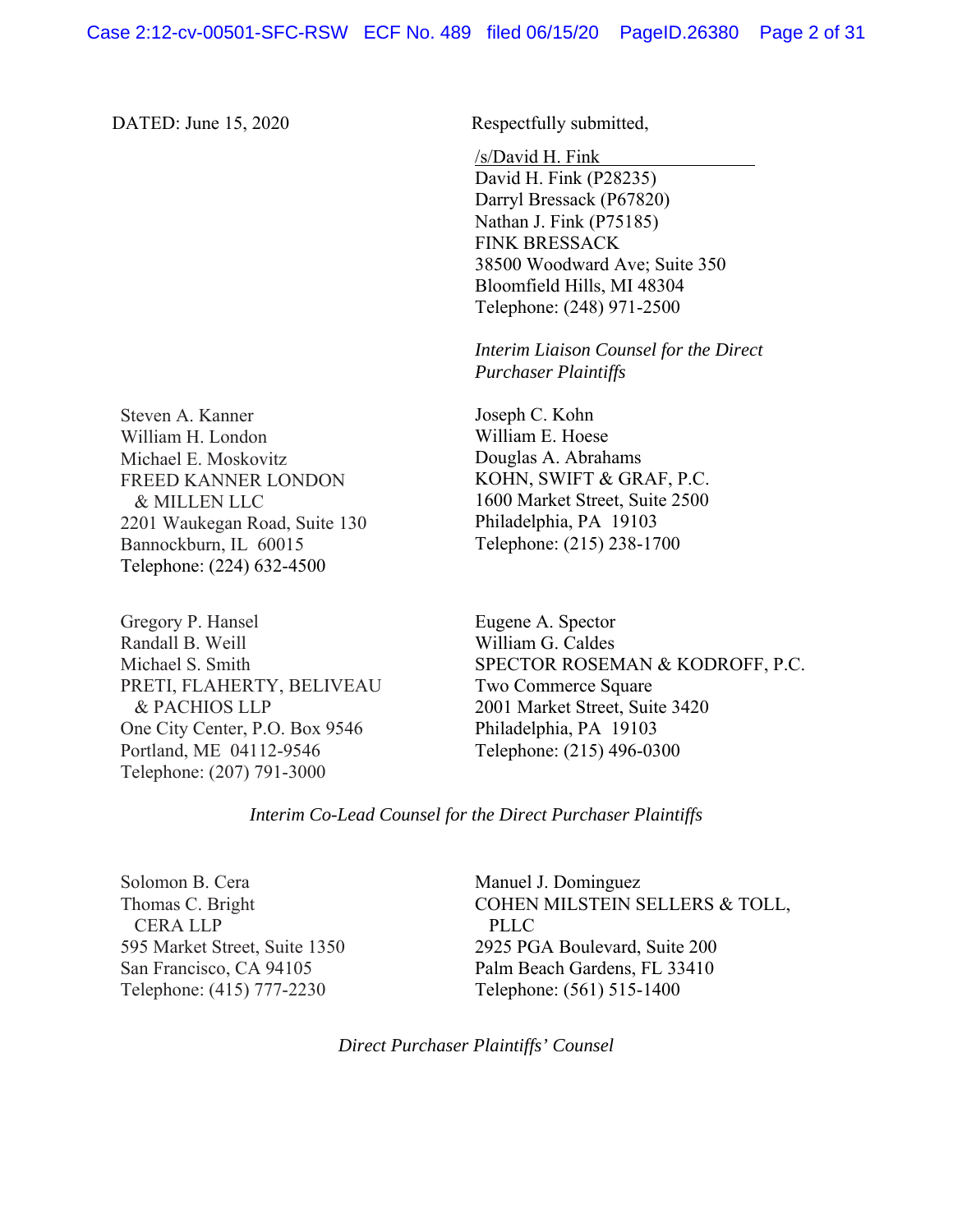### UNITED STATES DISTRICT COURT FOR THE EASTERN DISTRICT OF MICHIGAN SOUTHERN DIVISION

### IN RE AUTOMOTIVE PARTS ANTITRUST LITIGATION

CASE NO. 12-MD-02311 HON. SEAN F. COX

In Re: BEARINGS CASES

THIS RELATES TO: DIRECT PURCHASER ACTIONS 2:12-cv-00501-SFC-RSW

**DIRECT PURCHASER PLAINTIFFS' MEMORANDUM IN SUPPORT OF THEIR MOTION FOR AN ORDER: 1) AUTHORIZING THE PROPOSED PRO-RATA PLAN OF DISTRIBUTION OF THE NET SETTLEMENT FUND TO THE SCHAEFFLER SETTLEMENT CLASS; 2) APPROVING SETTLEMENT CLASS COUNSEL'S REQUEST FOR LITIGATION EXPENSES; AND 3) PROVIDING FOR CLASS REPRESENTATIVE SERVICE AWARDS**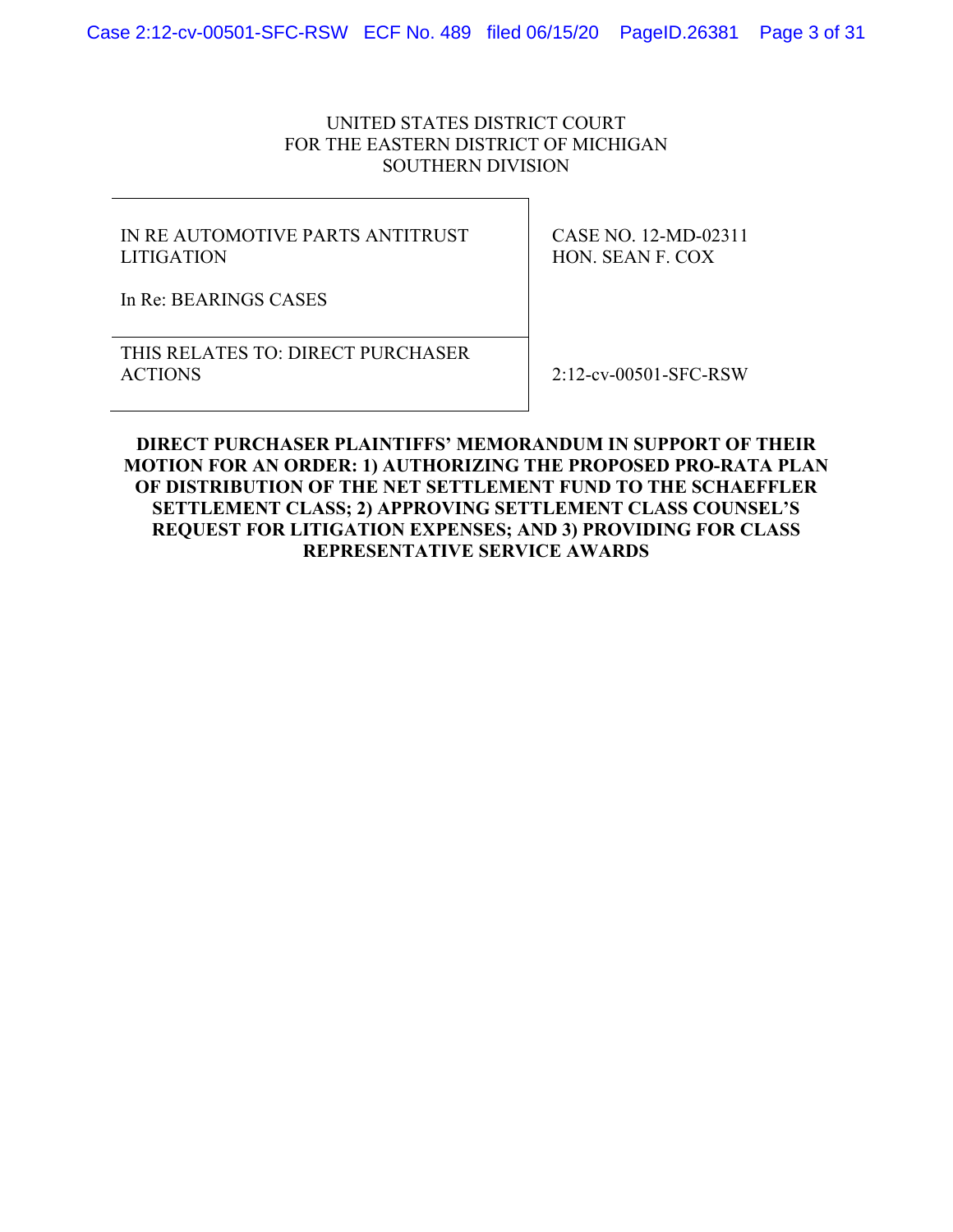Case 2:12-cv-00501-SFC-RSW ECF No. 489 filed 06/15/20 PageID.26382 Page 4 of 31

# **TABLE OF CONTENTS**

| STATEMENT OF CONTROLLING OR MOST APPROPRIATE AUTHORITIES  iii                 |
|-------------------------------------------------------------------------------|
|                                                                               |
|                                                                               |
|                                                                               |
| 2. Notice of the Proposed Distribution Plan and Requests for Reimbursement of |
|                                                                               |
|                                                                               |
|                                                                               |
|                                                                               |
| 1. Plaintiffs' Expenses Are Those Customarily Charged to Clients and          |
| 2. Awards in Other Cases Support Approving the Request in This Case 13        |
|                                                                               |
|                                                                               |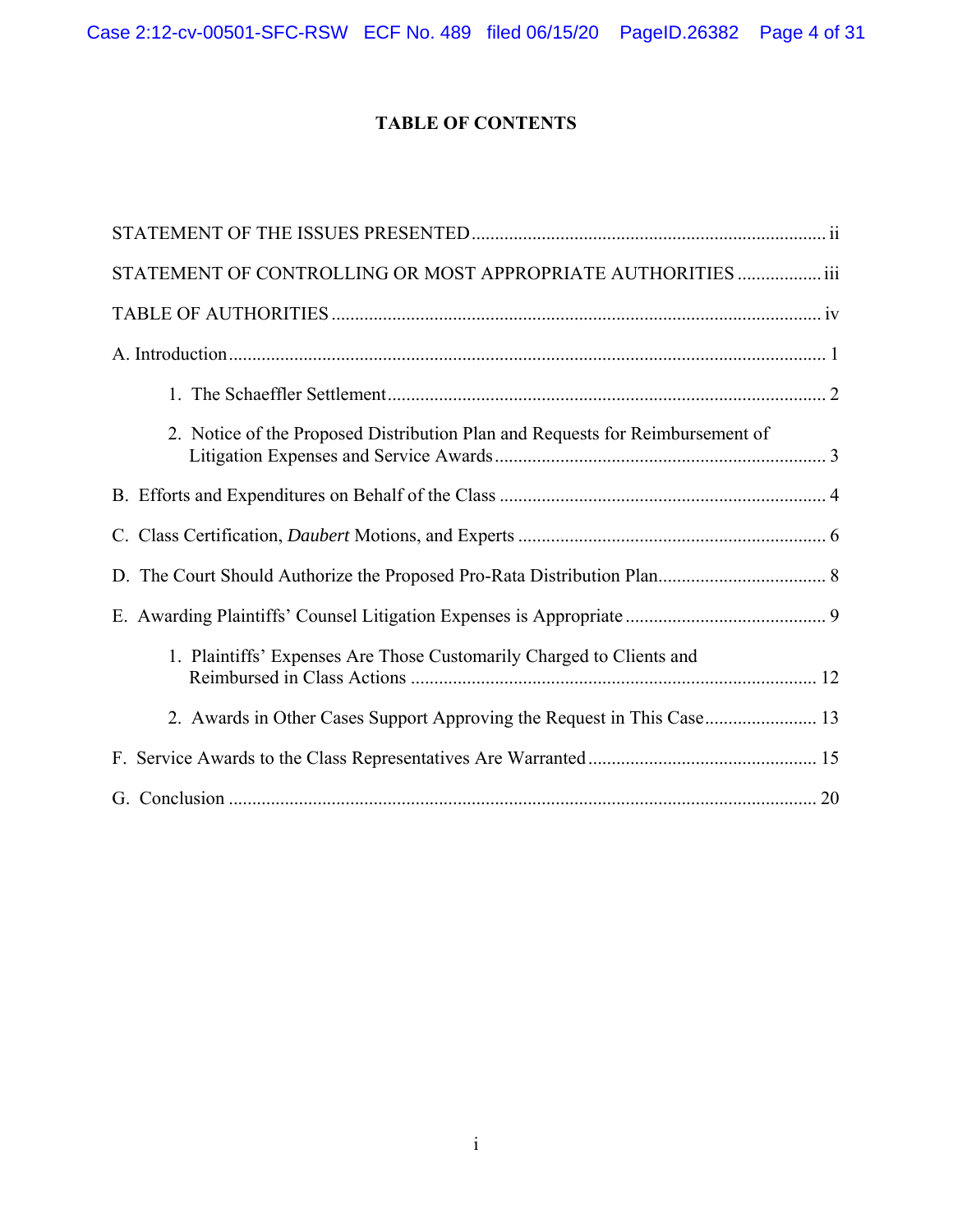### **STATEMENT OF THE ISSUES PRESENTED**

1. Should the Court approve Plaintiffs' counsel's proposed pro-rata plan of distribution of the net Schaeffler settlement funds?

Suggested answer: Yes

- 2. Should the Court award Plaintiffs' counsel litigation expenses? Suggested answer: Yes.
- 3. Should the Court award each of the class representatives a service award? Suggested answer: Yes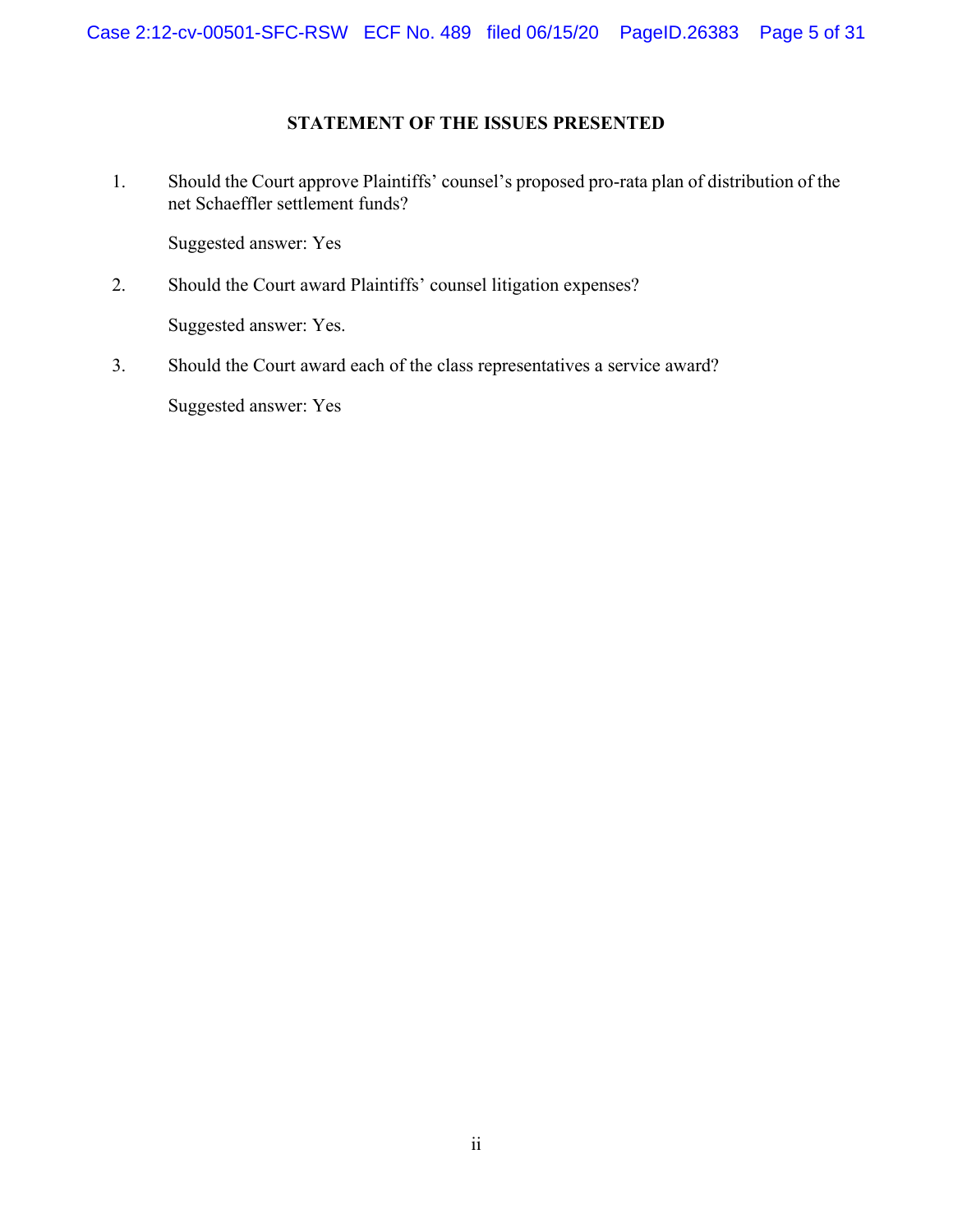#### **STATEMENT OF CONTROLLING OR MOST APPROPRIATE AUTHORITIES**

*Boeing Co. v. Van Gemert*, 444 U.S. 472 (1980)

*In re Synthroid Marketing Litig.,* 264 F.3d 712 (7th Cir. 2001)

*In re Cardizem CD Antitrust Litig.,* 218 F.R.D. 508 (E.D. Mich. 2003)

*In re Wire Harness Antitrust Litig.*, 2:12-cv-00101, Doc. No. 572 (E.D. Mich. Nov. 21, 2018)

*Prandin Direct Purchaser Antitrust Litig.*, 2015 WL 1396473 (E.D. Mich. Jan. 20, 2015)

*Hadix v. Johnson*, 322 F.3d 895 (6th Cir. 2003)

*In re Wire Harness Antitrust Litig.,* 2:12-cv-00101-MOB-MKM Doc. No . 495

*In re Prandin Direct Purchaser Antitrust Litig*., 2015 WL 1396473 (E.D. Mich. Jan. 20, 2015)

*In re Refrigerant Compressors Antitrust Litig*., 2:09-md-02042-SFC, Doc. No. 610 (E.D. Mich. March 10, 2017)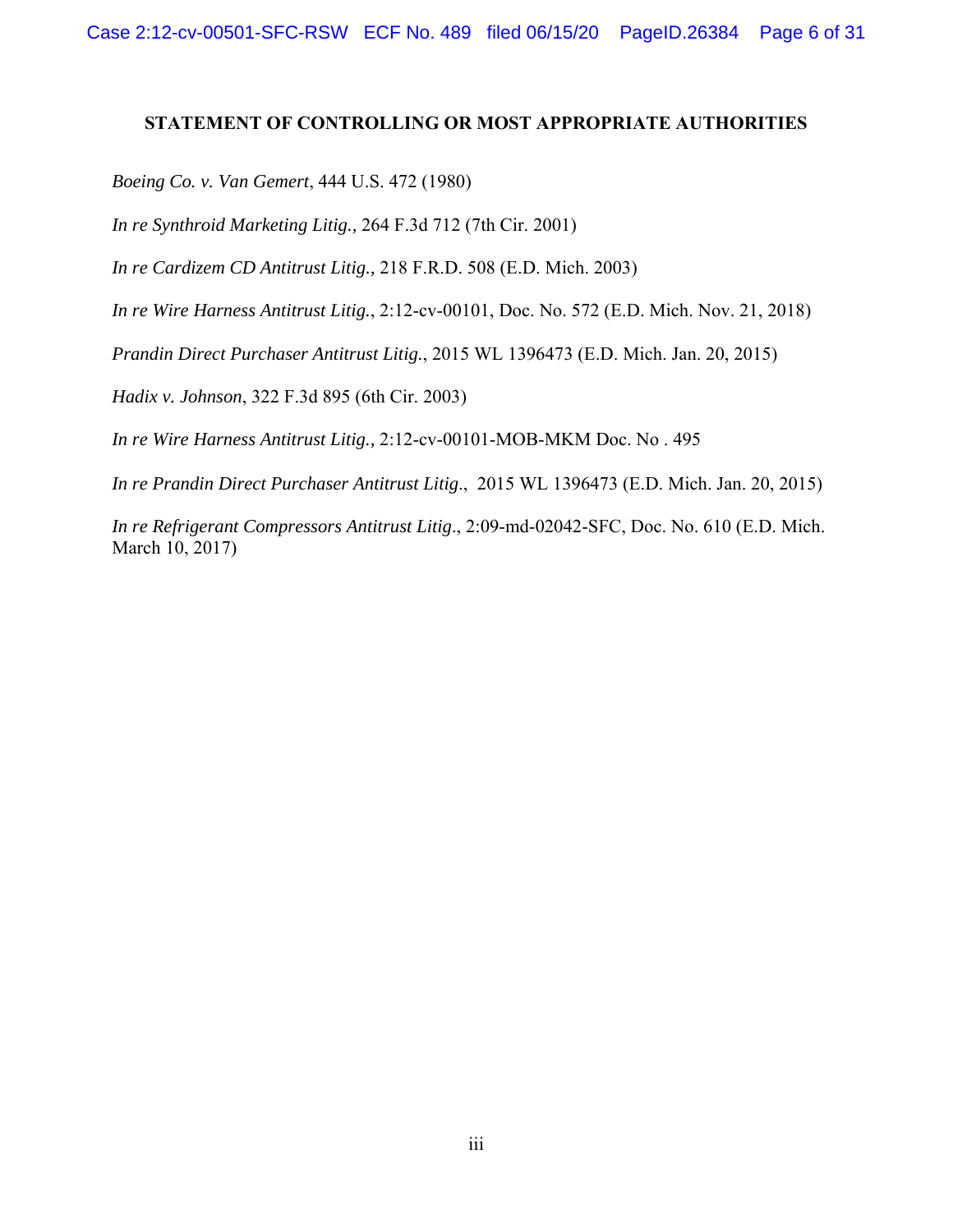# **TABLE OF AUTHORITIES**

**Cases**

| Allapattah Servs., Inc. v. Exxon Corp.,                 |  |
|---------------------------------------------------------|--|
|                                                         |  |
| Anwar v. Fairfield Greenwich Ltd.,                      |  |
|                                                         |  |
| Boeing Co. v. Van Gemert,                               |  |
|                                                         |  |
| Brotherton v. Cleveland,                                |  |
|                                                         |  |
| Connectivity Systems Inc. v. National City Bank,        |  |
|                                                         |  |
| Cook v. Niedert,                                        |  |
|                                                         |  |
| Denney v. Jenkens & Gilchrist,                          |  |
|                                                         |  |
| Enter. Energy Corp. v. Columbia Gas Transmission Corp., |  |
|                                                         |  |
| Hadix v. Johnson,                                       |  |
|                                                         |  |
| Hainey v. Parrott,                                      |  |
|                                                         |  |
| Hillson v. Kelly Servs. Inc.,                           |  |
|                                                         |  |
| In re American Bank Note Holographics, Inc.,            |  |
|                                                         |  |
| In re Automotive Parts Antitrust Litig.,                |  |
|                                                         |  |
| In re Automotive Parts Antitrust Litig.,                |  |
|                                                         |  |
| In re Cardizem CD Antitrust Litig.,                     |  |
|                                                         |  |
| In re Continental Illinois Securities Litig.,           |  |
|                                                         |  |
| In re Flonase Antitrust Litig.,                         |  |
|                                                         |  |
| In re Global Crossing Sec. & ERISA Litig.,              |  |
|                                                         |  |
| In re Ikon Office Solutions, Inc., Sec. Litig.,         |  |
|                                                         |  |
| In re Insurance Brokerage Antitrust Litig.,             |  |
|                                                         |  |
| In re Insurance Brokerage Antitrust Litig.,             |  |
|                                                         |  |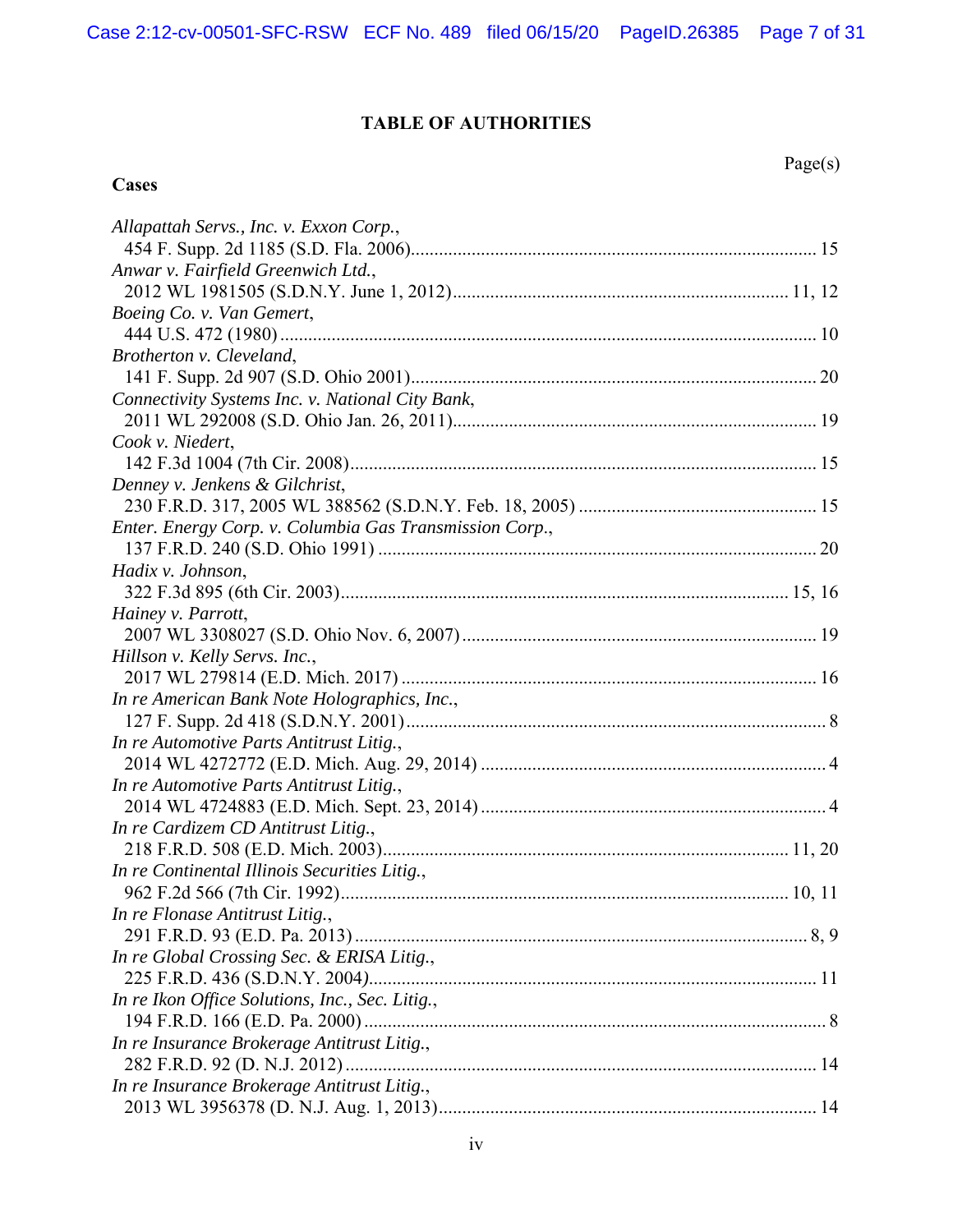| In re Packaged Ice Antitrust Litig.,       |  |
|--------------------------------------------|--|
|                                            |  |
| In re Polyurethane Foam Antitrust Litig.,  |  |
|                                            |  |
| In re Polyurethane Foam Antitrust Litig.,  |  |
|                                            |  |
| In re Revco Sec. Litig.,                   |  |
|                                            |  |
| In re Skelaxin Antitrust Litig.,           |  |
|                                            |  |
| In re Synthroid Marketing Litig.,          |  |
|                                            |  |
| In re Vitamins Antitrust Litig.,           |  |
|                                            |  |
| Liberte Capital Group v. Capwill,          |  |
|                                            |  |
| Prandin Direct Purchaser Antitrust Litig., |  |
|                                            |  |
| Silverman v. Motorola Solutions, Inc.,     |  |
|                                            |  |
| Smith v. MCI Telecoms Corp.,               |  |
|                                            |  |
| Sullivan v. DB Investments, Inc.,          |  |
|                                            |  |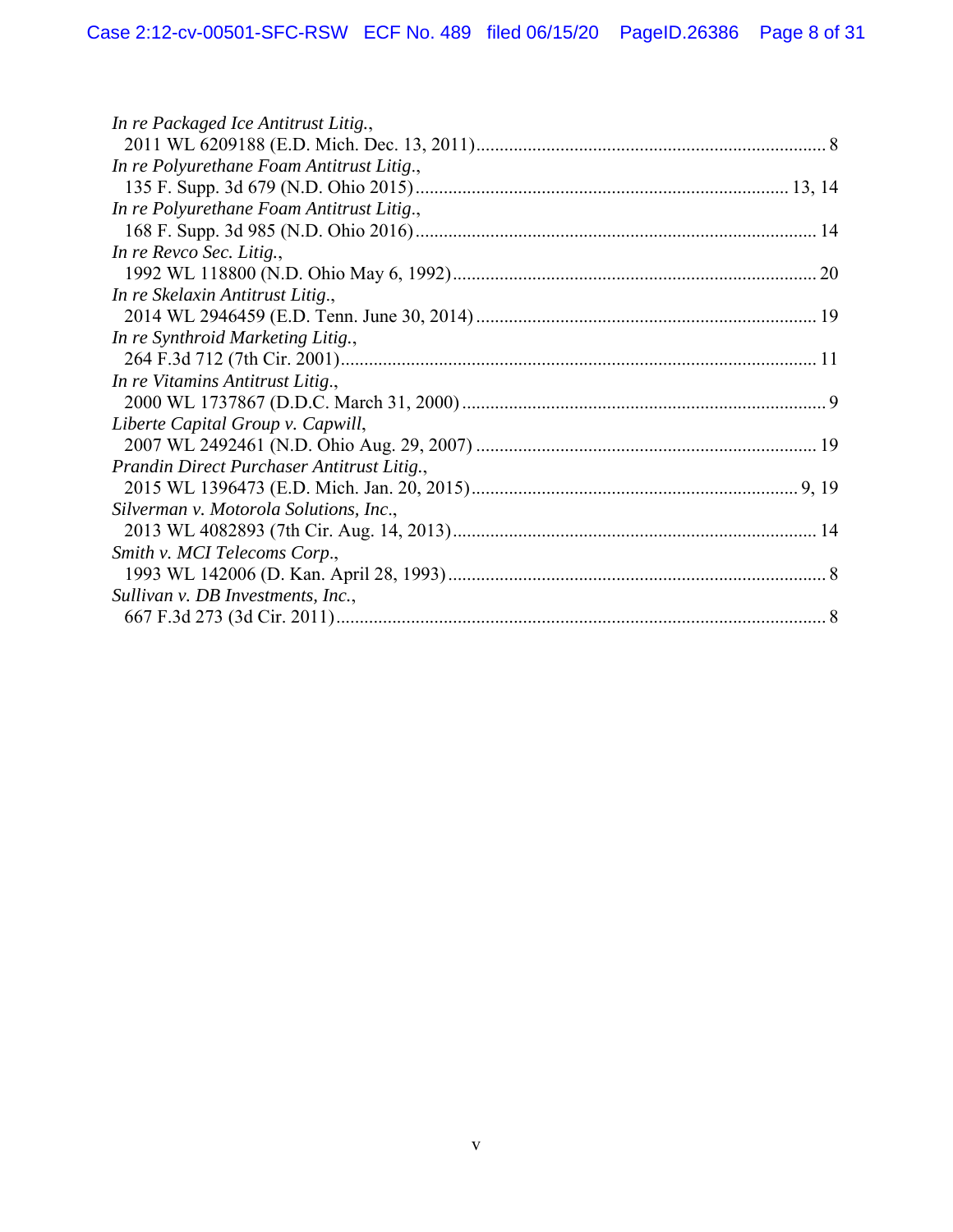For the reasons set forth below, Direct Purchaser Plaintiffs ("Plaintiffs" or "DPPs") respectfully request that the Court grant their motion to 1) authorize the proposed pro-rata plan of distribution of the net Schaeffler settlement fund to class; 2) approve Plaintiffs' counsel's request for litigation expenses; and 3) provide for service awards to the class representatives—DALC Gear & Bearing Supply Corp., McGuire Bearing Company, and Sherman Bearings, Inc.

**A. Introduction -** The direct purchaser *Bearings* case has been the most thoroughly litigated action in the *Automotive Parts* MDL—progressing from the initial complaints filed by the class representatives in 2012 (that were consolidated to become the direct purchaser action, *In re Bearings Cases*, 2:12-cv-00501) through discovery and contested class certification and Daubert motions to the Sixth Circuit. The complaints alleged that Defendants<sup>1</sup> engaged in a conspiracy that affected all of Defendants' customers—both original equipment manufacturers and distributors—and the discovery and class certification proceedings that followed were all geared towards proving that contention on a class-wide basis.

After the Court denied Defendants' motions to dismiss and the parties conducted significant amounts of fact and expert discovery, Plaintiffs moved for certification of a class of all direct purchasers of bearings from the Defendants in the United States from April 1, 2004 through December 31, 2014. The class motion was supported by evidence obtained in discovery and multiple reports submitted by Plaintiffs' experts. Single damages for the class were estimated at \$3.8 billion. Defendants opposed the class certification motion and filed *Daubert* motions to exclude all or a portion of the opinions of Plaintiffs' experts. While finding Plaintiffs' experts' opinions admissible at trial, the Court denied the class motion. Plaintiffs' Rule 23(f) motion for

<sup>&</sup>lt;sup>1</sup> Schaeffler, SKF, NSK, JTEKT, NTN, Nachi, and certain of their U.S. subsidiaries.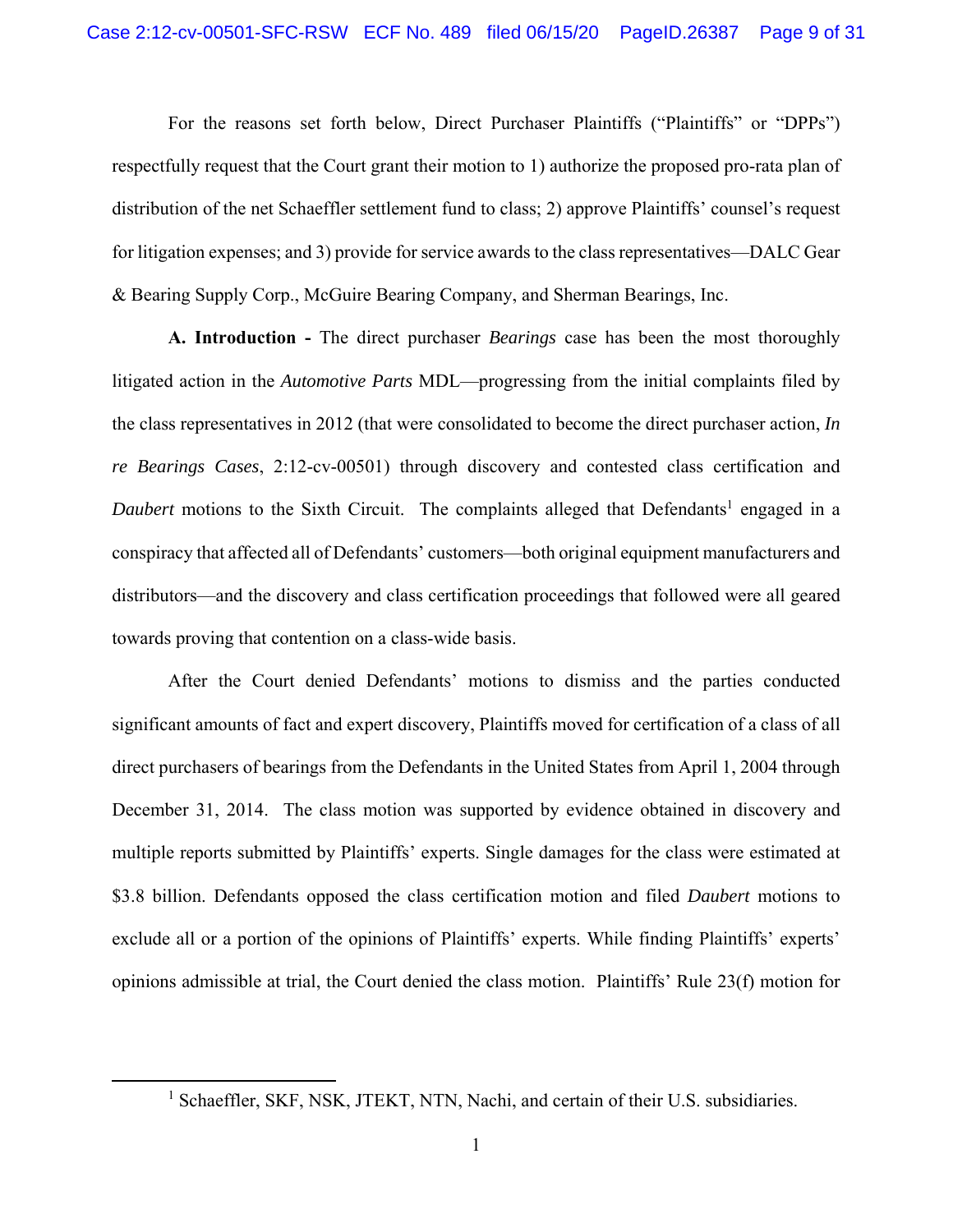leave to appeal was denied on April 1, 2019. Plaintiffs' counsel only seek reimbursement for expenses that were paid out-of-pocket or accrued prior to April 1, 2019. $2$ 

No other case in the *Automotive Parts* MDL required counsel for any single group of plaintiffs to take on the level of burden and attendant risk—both in terms of the tens of thousands of hours and millions of dollars in expenses—that Plaintiffs' counsel has assumed in the *Bearings* case.<sup>3</sup>

**1. The Schaeffler Settlement** - Plaintiffs settled with Schaeffler for \$21 million, subject to reduction to no less than \$16 million depending on the level of opt-outs, on behalf of the following settlement class: All individuals and entities (excluding any Defendant and its present and former parents, subsidiaries, and affiliates) that purchased Bearings in the United States directly from one or more Defendant from January 1, 2000 through March 21, 2017.

Notice was provided to the class members—automotive and industrial OEMs and distributors—in accordance with the requirements of Rule 23. The notice informed the class members, among other things, that: 1) they would be eligible to submit a claim in the future and would have an opportunity to be heard with respect to a proposed distribution plan; 2) Plaintiffs' counsel was seeking authorization to use up to twenty-percent of the settlement for litigation

 $2$  Subsequently, the Court allowed Plaintiffs to file a renewed motion for certification of a class limited to bearings distributors. The instant motion does not request reimbursement for expenses incurred in connection with the renewed motion for class certification.

<sup>3</sup> There are four different plaintiff groups in the *Automotive Parts* MDL, DPPs and indirect purchaser End-Payors (retail vehicle purchasers), Automobile Dealers, and Truck and Equipment Dealers. Ford Motor Company filed an individual lawsuit in the *Wire Harness* case. In *Wire Harness*, the first case to complete fact discovery, the plaintiff groups shared expenses, but not expert costs because the cases settled before the class certification proceedings began. In *Bearings*, DPPs have borne the entire burden of the class certification costs and a substantial portion of the discovery costs.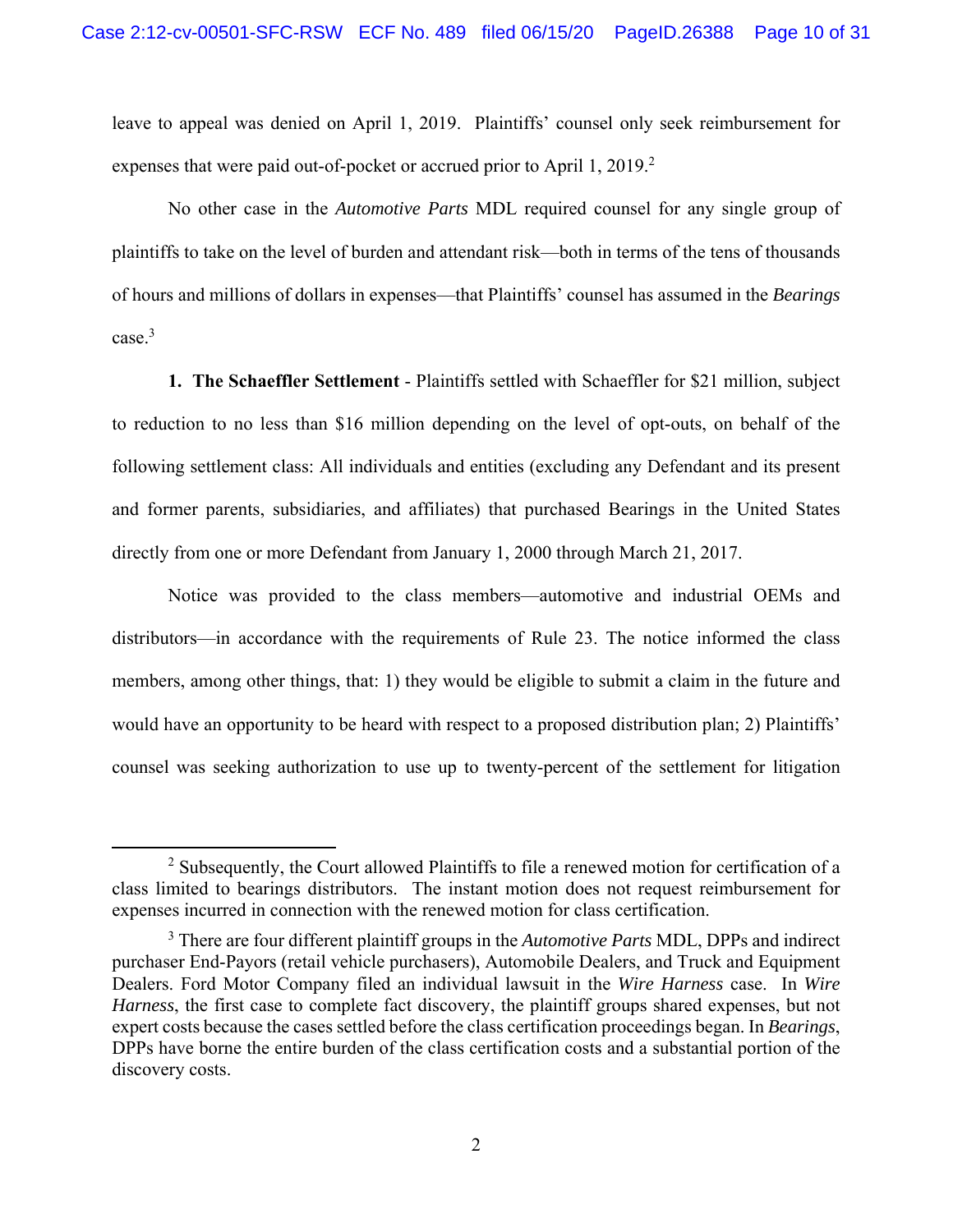expenses; and 3) at a later date Plaintiffs' counsel would seek an award of attorneys' fees and reimbursement of additional litigation expenses, as well as payment of awards to the class representatives for their service to the class.

 There were no objections to the Schaeffler settlement or to Plaintiffs' request to use a portion of the settlement funds to defray litigation expenses. After a hearing, the Court approved the Schaeffler settlement, the final amount of which was \$16,538,888 after adjusting for optouts, and the request to use up to twenty percent of the settlement funds to pay litigation expenses. (2:12-cv-00501, Doc. No. 279).

 **2. Notice of the Proposed Distribution Plan and Requests for Reimbursement of Litigation Expenses and Service Awards -** On May 6, 2020, Plaintiffs moved the Court for authorization to send a notice and claim form ("Notice") to the members of the settlement class. The motion was granted on May 11, 2020 (2:12-cv-00501, Doc. No. 465), and on May 26 the claims administrator mailed 44,205 Notices to the class members. The Notice is attached as Exhibit A. In accordance with the Court's order, the summary notice and online banner notice are attached as Exhibit B and the press release is attached as Exhibit C.

The Notice informed the class members that the Court would hold a hearing on July 23, 2020 to consider: 1) a proposed pro-rata plan of distribution of the Schaeffler settlement funds; and 2) Plaintiffs' counsel's request for reimbursement of litigation expenses not to exceed \$6.5 million and service awards of \$50,000 to each of the three class representatives. Notice, Exhibit A. The Notice provides that any objections to the proposed plan of distribution or Plaintiffs' expense reimbursement and service award requests are due June 25 and explains the procedure for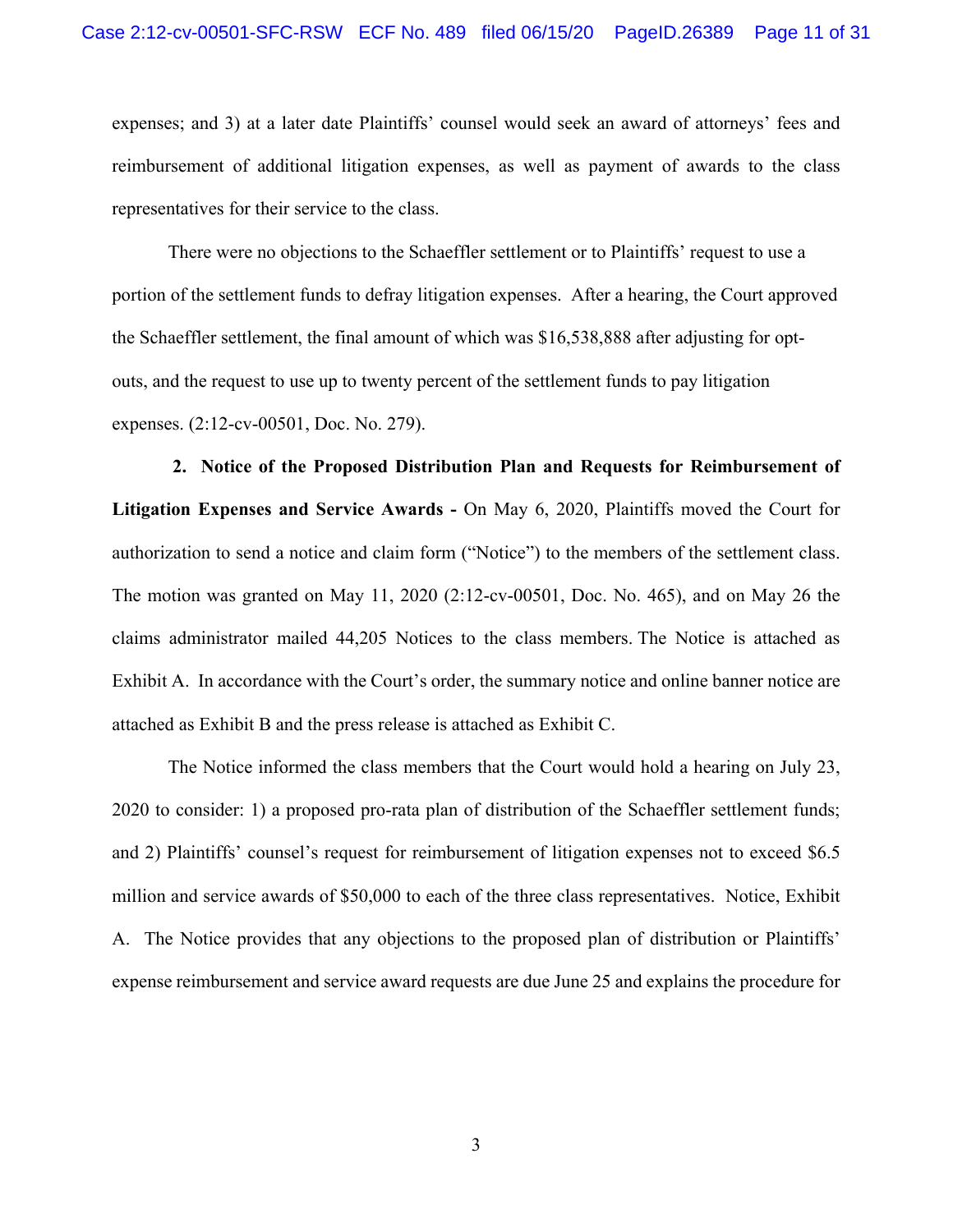filing an objection. No objections have been received as of the date this motion was filed. Plaintiffs' counsel will respond to any objection received prior to the scheduled hearing.<sup>4</sup>

**B. Efforts and Expenditures on Behalf of the Class** - Beginning in 2012, class action lawsuits were filed by DPPs on behalf of direct purchasers of automotive and industrial bearings alleging that Defendants entered into a conspiracy to suppress and eliminate competition for bearings by agreeing to rig bids for, and to raise, fix, stabilize, or maintain the prices of, bearings in violation of federal antitrust laws. Subsequently, in August 2013, DPPs filed a Consolidated Amended Class Action Complaint ("Consolidated Complaint") (2:12-cv-00501, Doc. No. 100).

In December 2013, Defendants filed multiple motions to dismiss the Consolidated Complaint, including a collective Rule 12(b)(6) motion. (2:12-cv-00501, Doc. No. 106; 2:12-cv-00500, Doc. Nos. 113 and 114), which Plaintiffs opposed. The Court: 1) denied Defendants' collective Rule 12(b)(6) motion; 3) denied Defendant Schaeffler USA's Rule 12(b)(6) motion; and 3) granted Defendant Schaeffler AG's motion to dismiss for lack of personal jurisdiction. (2:12 cv-00500, Doc. No. 149; *In re Automotive Parts Antitrust Litig.*, 2014 WL 4272772 (E.D. Mich. Aug. 29, 2014); *In re Automotive Parts Antitrust Litig.*, 2014 WL 4724883 (E.D. Mich. Sept. 23, 2014)). In May 2015, DPPs filed a Second Consolidated Amended Class Action Complaint ("Second Consolidated Complaint") (2:12-cv-00501, Doc. No. 136).

**Discovery -** Beginning with the investigation that led to DPPs filing their initial complaint in 2012 and continuing through September 2018, counsel for DPPs devoted an enormous amount of time and money to discovery.

<sup>&</sup>lt;sup>4</sup> It appears that the July 23 hearing date has been suspended due to the transfer of the *Bearings* case to Your Honor. It should be noted that a hearing is not required with respect to this motion. It can be decided on the papers.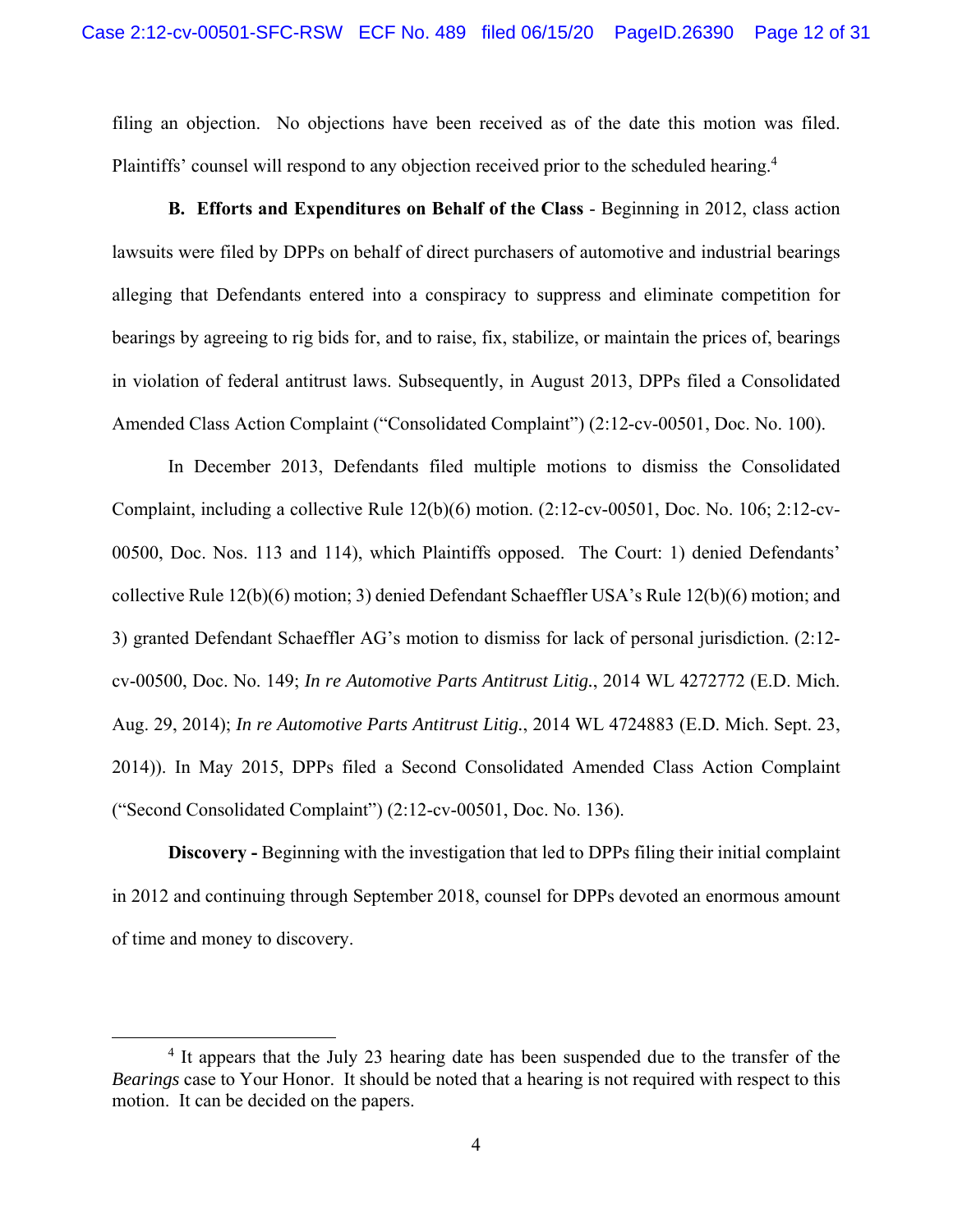*Depositions* **-** DPPs' counsel prepared for, took, and defended 84 depositions in this case. DPPs' counsel conducted 68 fact depositions (both corporate knowledge and individual), and two

expert depositions, over 104 days. These depositions took place in multiple locations in the U.S., as well as in Japan. The majority of these depositions were of witnesses whose first language was Japanese, necessitating the employment of interpreters, as well as court reporters and videographers. Often the depositions of Japanese speakers had to be conducted over two days to accommodate the translation of the questions and objections from English to Japanese and the answers from Japanese to English. Further, a substantial portion of the documents were written in Japanese, which required them to be examined by reviewers fluent in that language to determine what documents should be translated for use with these witnesses, and in the case generally. DPPs' counsel prepared the three named Plaintiffs for 11 depositions conducted by Defendants over 12 days, and DPPs' econometric, economic, and industry experts at five separate depositions.

*Documents* **-** Defendants produced millions of pages of documents. As explained above, a great many of these documents were in Japanese, which required use of reviewers fluent in that language to select documents for translation. DPPs' counsel, along with counsel from the indirect plaintiffs for a period of time, reviewed and coded in excess of one million documents; after the End-Payor and Automobile Dealer groups reached settlements with the Defendants, DPPs' counsel were solely responsible for reviewing and coding documents needed for depositions and class certification and for the substantial costs of the document database that housed the millions of pages of Defendants' documents. DPPs' counsel were solely responsible for reviewing and preparing the named Plaintiffs' documents for production to Defendants, as well as the costs of the database housing those documents.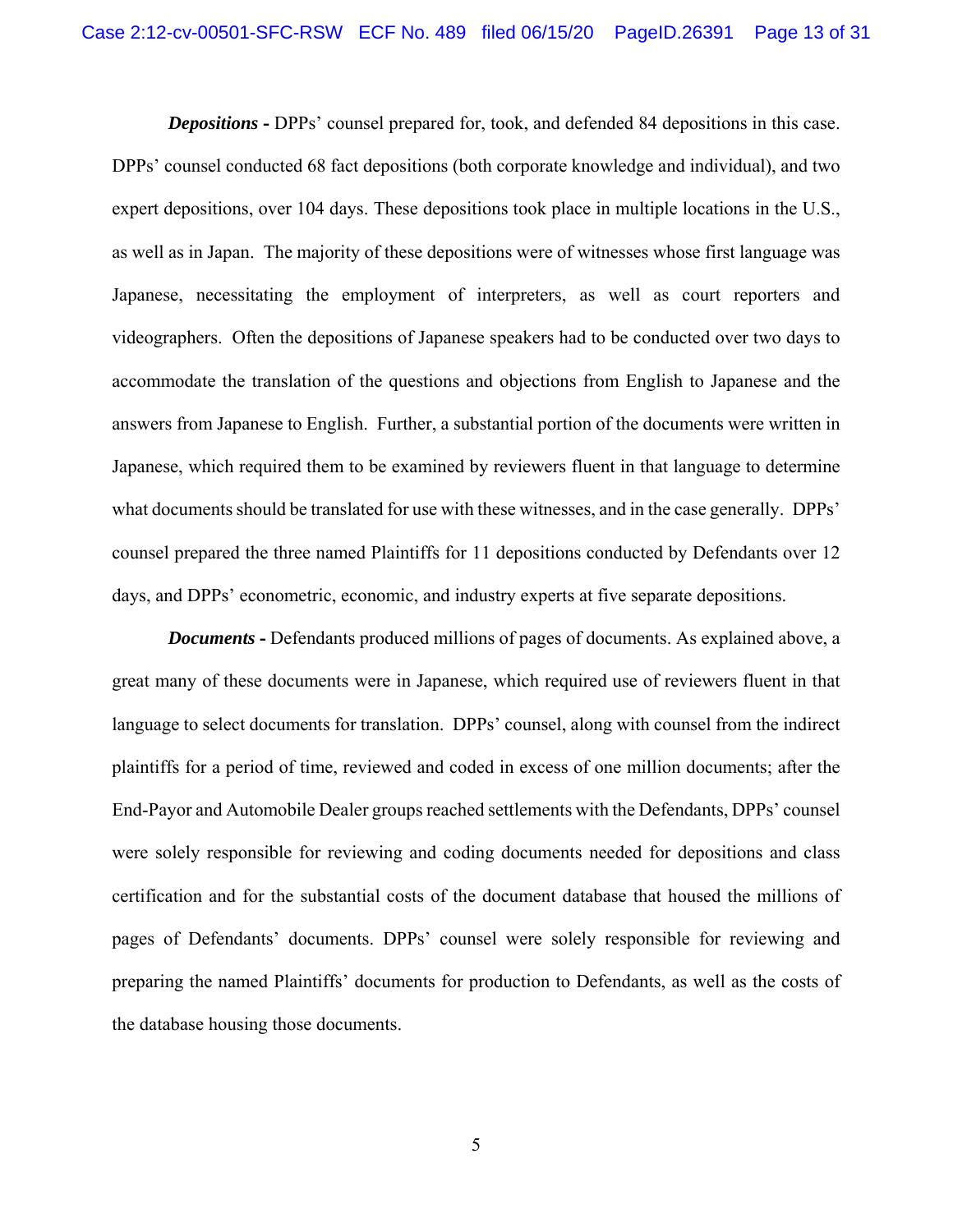*Written Discovery* **-** DPPs' counsel prepared multiple sets of interrogatories and document requests directed to all the Defendants and likewise prepared responses to the multiple sets of interrogatories Defendants served on the named plaintiffs.

*Meet and Confers* **-** In connection with the over eighty depositions, document productions, and written discovery discussed above, DPPs' counsel engaged in numerous lengthy and detailed discussions with Defendants' counsel in an effort to resolve fundamental disputes about the scope and extent of discovery, especially with respect to conduct that occurred overseas.

**C. Class Certification, Daubert Motions, and Experts -** After most of the discovery had been taken, DPPs filed a motion for class certification and supporting memorandum (Doc. No. 216). The motion was accompanied by extensive declarations from Plaintiffs' econometric and economic experts—Drs. McClave and Langenfeld, respectively—who opined on class-wide impact and damages, a declaration of an industry expert, Mr. Farmer, and 85 other exhibits. On July 26, 2017, Defendants filed their opposition to class certification (Doc. No. 245), and moved to exclude the expert report and testimony of Dr. McClave, (Doc. No. 246), and to partially exclude the expert report and testimony of Dr. Langenfeld. (Doc. No. 248). On October 27, 2017, DPPs filed a motion to exclude portions of the report and opinions of Defendants' proffered industry expert, Kevin McCloskey. (Doc. No. 274).

On November 16, 2017, DPPs filed their reply in support of class certification (Doc. No. 281), and their opposition to Defendants' *Daubert* motions. (Doc. Nos. 283 and 285). These briefs were accompanied by rebuttal reports prepared by Drs. McClave and Langenfeld that addressed contentions of Defendants' experts. On November 22, 2017, Defendants filed their opposition to DPPs' *Daubert* motion against Mr. McCloskey. On December 15, 2017, Defendants filed their two replies in support of their *Daubert* motions (Doc. Nos. 298 and 300), accompanied by a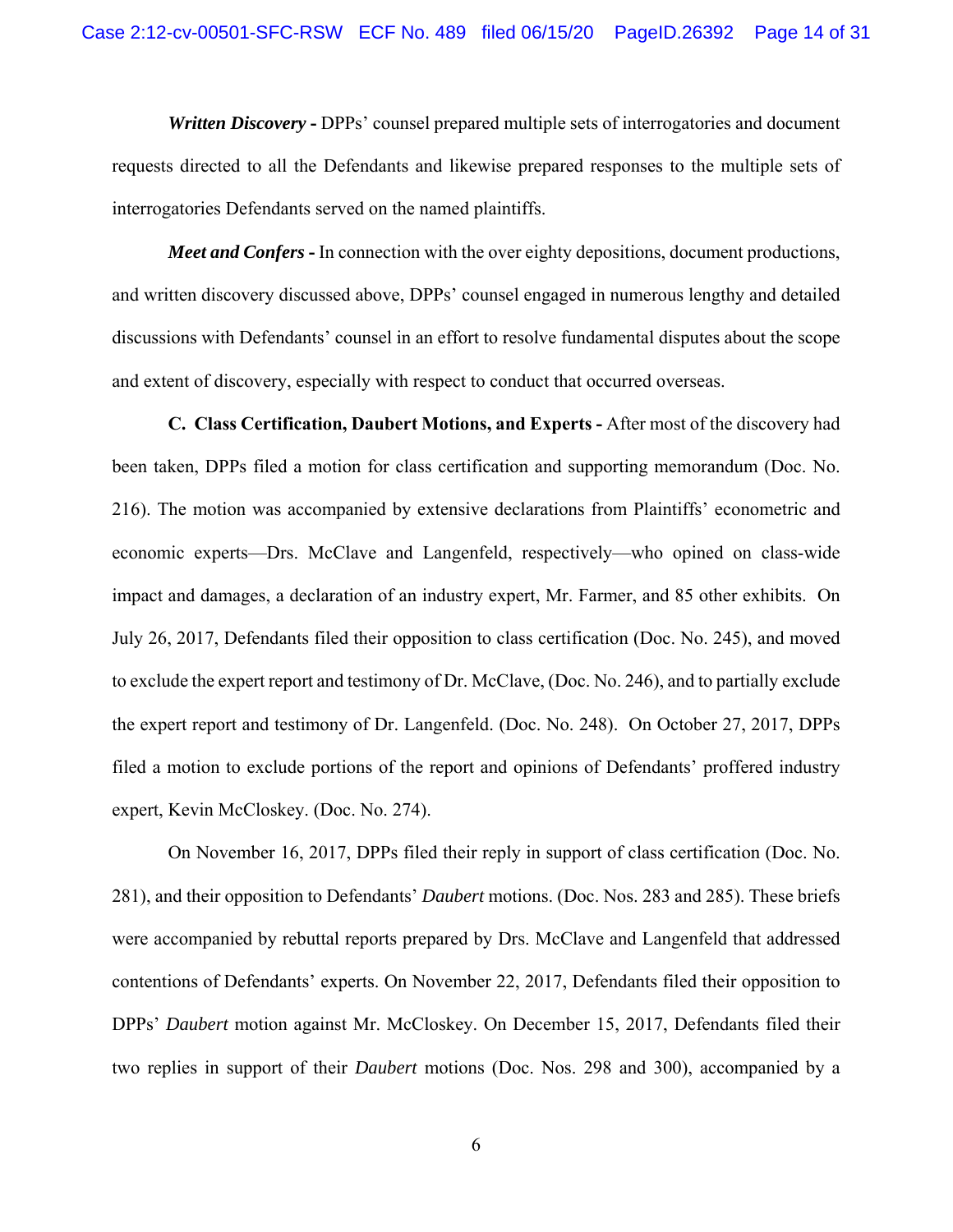lengthy reply declaration of Dr. Willig. On January 8, 2018, DPPs sought leave to submit additional reports of their experts to rebut new material contained in Dr. Willig's reply declaration and Defendants' *Daubert* reply briefs.5

On January 18, 2018, the Court entertained argument on Plaintiffs' class certification motion and Defendants' two *Daubert* motions. Plaintiffs' *Daubert* motion targeting part of Defendants' proffered industry expert's report was argued in March 2018. On November 6, 2018, the Court denied Defendants' *Daubert* motions in their entirety and granted Plaintiffs' motion to partially exclude the opinions of Mr. McCloskey. Doc. No. 373. On January 7, 2019, the Court

Plaintiffs' experts also conducted extensive analyses of the transactional data in response to the criticisms leveled by Defendants' economist. These analyses led to the creation of a large number of charts and tables, which became part of Plaintiffs' experts' reports.

<sup>5</sup> Plaintiffs' experts prepared 7 reports totaling over 200 pages, including exhibits and appendices. Defendants' experts submitted 3 reports, also totaling over 200 pages, including exhibits and appendices, which contained material that Plaintiffs' experts were required to evaluate and rebut in support of the class certification motion and in opposition to Defendants' *Daubert* motions.

Before Plaintiffs' experts could conduct any statistical analyses for inclusion in their reports, they had to wade through electronic sales data that contained millions of transactions produced by six different Defendants and non-Defendant Timken. It took an enormous amount of work by the experts – including trying to get supplemental information from Defendants about various aspects of the data – just to organize and understand the data and create a useable database. The six Defendants and Timken produced over 44 gigabytes of transactional data files. Collectively, this data included approximately 64 million observations, representing roughly 44 billion data points. Each Defendant's data had different fields, definitions, and, in some cases, missing or incomplete data, that had to be reconciled through repeated sets of back and forth questions to the Defendants and Timken over a period of approximately 19 months to create a single, unified transactional sales database. Moreover, Plaintiffs' experts had to segregate the data into ball or roller bearings, which was a time-consuming and manual process requiring information from product catalogues. Similarly, it took many hours to standardize customer information, such as customer type and application (automotive or industrial), across the data. To verify and correctly interpret the transactional data, the experts reviewed and analyzed the extensive discovery record. Dr. Langenfeld relied on the transactional database for his initial and reply report. Notably, even the Defendants' economist relied on the transactional database created by Plaintiffs' experts for their analyses.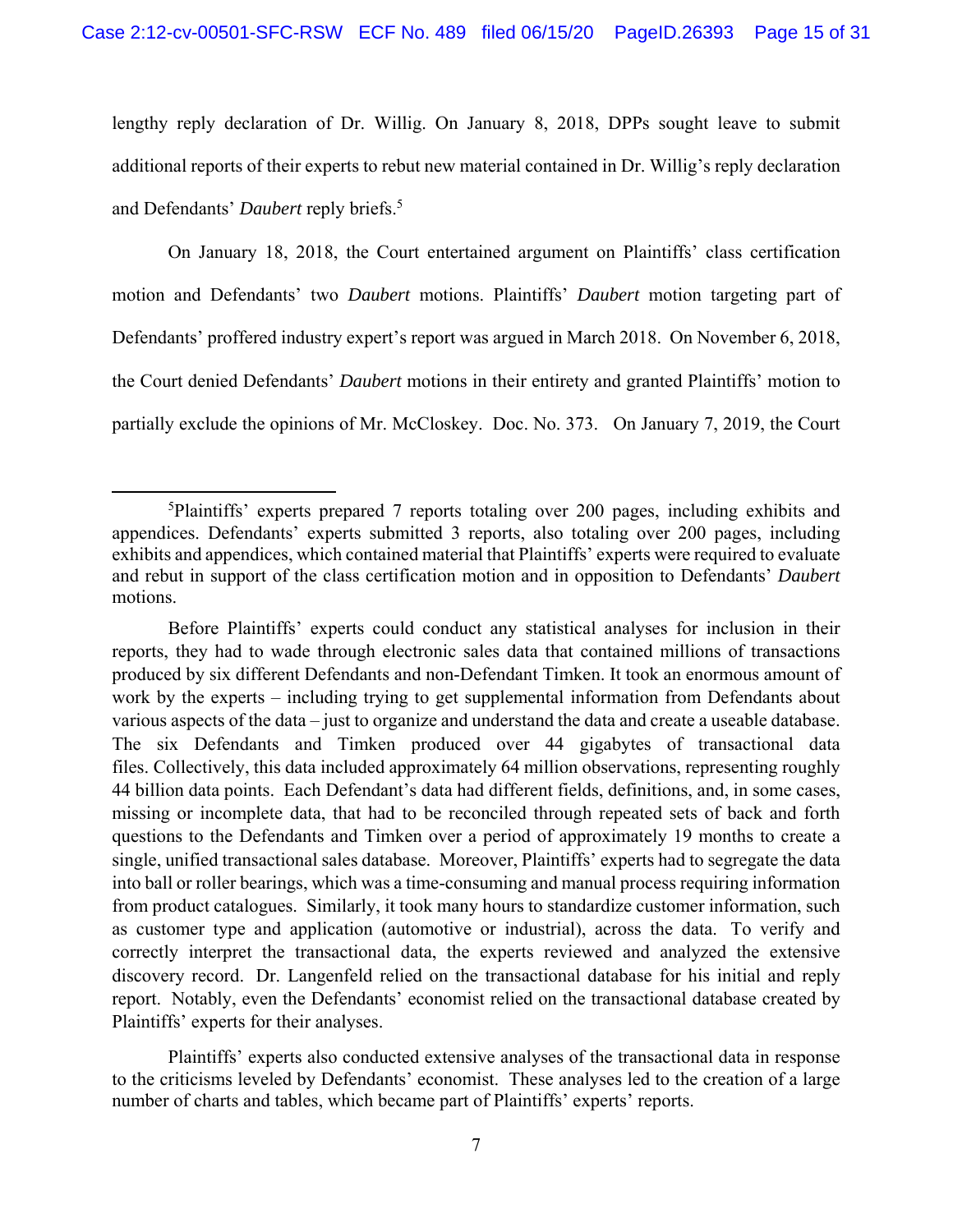denied Plaintiffs' class certification motion. Doc. No. 381. Plaintiffs' Rule 23(f) motion for leave to appeal was denied. *In re Automotive Parts Antitrust Litig.*, No, 19-0101 (6th Cir. Apr. 1, 2019).

**D. The Court Should Authorize the Proposed Pro-Rata Distribution Plan -** The proposed distribution plan provides for the settlement funds, with accrued interest, less any amounts approved by the Court for payment of litigation and settlement administration costs and expenses, and service awards to the class representatives, to be distributed pro-rata to the settlement class members in proportion to their approved purchases compared to all approved purchases. (Notice, Exhibit A at 2).

Before a court approves a settlement fund distribution, it must conclude that it is fair, reasonable, and adequate. *E.g.*, *In re Packaged Ice Antitrust Litig.*, 2011 WL 6209188, at \*15 (E.D. Mich. Dec. 13, 2011); *Sullivan v. DB Investments, Inc.*, 667 F.3d 273, 326 (3d Cir. 2011); *In re Flonase Antitrust Litig.,* 291 F.R.D. 93, 107 (E.D. Pa. 2013). An allocation formula need only have a reasonable, rational basis, particularly if recommended by experienced and competent class counsel. As with other aspects of a settlement, the opinion of experienced and informed counsel is entitled to considerable weight. *In re American Bank Note Holographics, Inc.*, 127 F. Supp. 2d 418, 429-30 (S.D.N.Y. 2001).

Generally, a plan of allocation that reimburses class members based on the type and extent of their injuries is a reasonable one. *In re Ikon Office Solutions, Inc., Sec. Litig.,* 194 F.R.D. 166, 184 (E.D. Pa. 2000); *Smith v. MCI Telecoms Corp*., 1993 WL 142006, at \*2 (D. Kan. April 28, 1993); 4 Alba Conte & Herbert Newberg, *Newberg on Class Actions*, §12.35, at 350 (4th ed. 2002) ("*Newberg*") (noting that pro-rata allocation of a settlement fund "is the most common type of apportionment of lump sum settlement proceeds for a class of purchasers" and "has been accepted and used in allocating and distributing settlement proceeds in many antitrust class actions").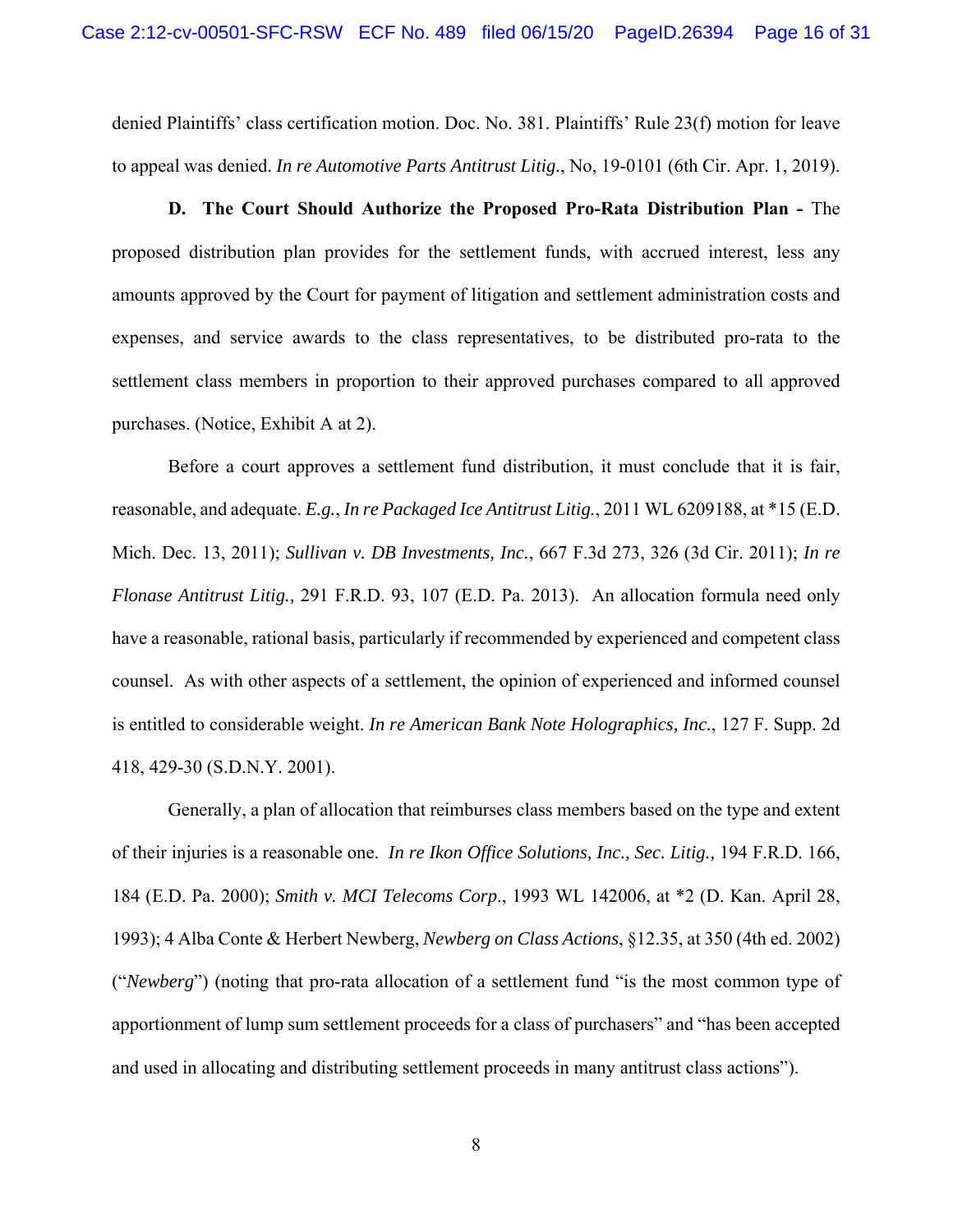The Court consistently has approved pro-rata distributions in this MDL litigation. *See In re Wire Harness Antitrust Litig.*, 2:12-cv-00101, Doc. No. 502 at 1 (E.D. Mich. Aug. 25, 2017); *In re Wire Harness Antitrust Litig.*, 2:12-cv-00101, Doc. No. 572 at 1 (E.D. Mich. Nov. 21, 2018). "Settlement distributions…that apportions funds according to the relative amount of damages suffered by class members have repeatedly been deemed fair and reasonable". *In re Vitamins Antitrust Litig*., 2000 WL 1737867, at \*6 (D.D.C. March 31, 2000) (finding proposed plan for prorata distribution of partial settlement funds was fair, adequate, and reasonable). *Accord Prandin Direct Purchaser Antitrust Litig.*, 2015 WL 1396473, at \*3 (E.D. Mich. Jan. 20, 2015) (approving a plan as fair, reasonable, and adequate that utilized a pro-rata method for calculating each class member's share of the settlement fund). This Court authorized a pro-rata distribution in *In re Refrigerant Compressors Antitrust Litig*., 2:09-md-02042-SFC, Doc. No. 610 (E.D. Mich. March 10, 2017). The proposed plan for allocation and distribution of the settlement fund is fair, reasonable, and adequate and well-supported in the law, and thus should be approved.

**E. Awarding Plaintiffs' Counsel Litigation Expenses is Appropriate** - Dr. McClave estimated single damages of \$3.8 billion (\$11.4 billion trebled) for the class. This figure illustrates that this was (and remains) a major case, involving numerous foreign and domestic Defendants that allegedly were involved in an international conspiracy that began in the early 2000s. The Defendants are represented by well-respected law firms, who defended their clients vigorously. The substantial resources employed by Plaintiffs' counsel to pursue these claims in the face of determined opposition by Defendants have been both proportionate and necessary for a lawsuit of this magnitude.<sup>6</sup>

<sup>&</sup>lt;sup>6</sup> Plaintiffs' case was much larger in scope and complexity than the government's. While NSK and JTEKT did plead guilty to antitrust violations in connection with sales of bearings to Toyota, certain of its subsidiaries, and other unnamed Japanese automobile and component part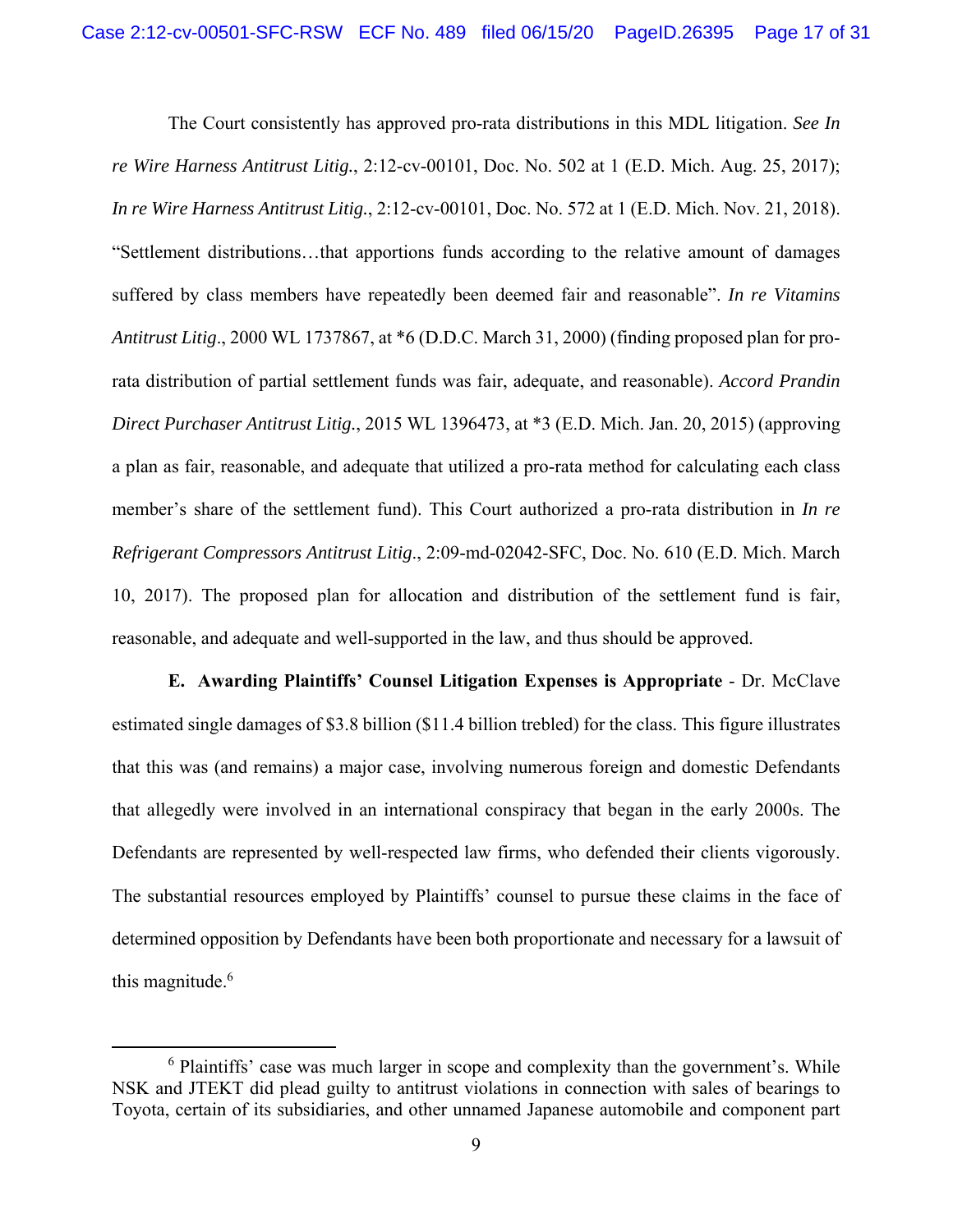Between the inception of the *Bearings* case in 2012 and March 31, 2019, the day before the Sixth Circuit's denial of Plaintiffs' Rule 23(f) motion, Plaintiffs' counsel incurred out-ofpocket and accrued expenses on behalf of the class of \$6,620,397.<sup>7</sup> Nearly all of these expenses were for the work of Plaintiffs' experts and the creation of the extensive discovery record Plaintiffs used to support their claims. In the Notice, Plaintiffs' counsel informed class members that they would cap their expense request at \$6.5 million. Therefore, Plaintiffs' counsel now request that the Court award \$6.5 million from the Schaeffler settlement fund as reimbursement for litigation expenses.<sup>8</sup>

Plaintiffs' counsel's efforts resulted in a \$16.5 million common fund for the benefit of the settlement class members. Under the common fund doctrine, Plaintiffs' counsel are entitled to compensation for their efforts in creating a settlement fund benefitting class members. *See*, *e.g*., *In re Continental Illinois Securities Litig.,* 962 F.2d 566, 568 (7th Cir. 1992) (citing *Boeing Co. v. Van Gemert*, 444 U.S. 472 (1980)). *See also Boeing Co. v. Van Gemert,* 444 U.S. at 478 (class lawyers who secure fund are entitled to payment from the fund to avoid unjustly enriching those who benefit from class counsel and the class representatives' efforts).

manufacturers, Plaintiffs' case includes not only NSK and JTEKT, but also Schaeffler, Nachi, NTN, and SKF, none of which was charged in the U.S., although one of them was a U.S. leniency applicant. The Plaintiffs' case also included industrial and aftermarket bearings in addition to automotive bearings. Further, unlike the government, Plaintiffs must prove antitrust impact on all or virtually all class members and damages. This was not a case where the class was able to ride the government's coattails. Instead, Plaintiffs' counsel had to develop nearly the entire case on their own.

<sup>7</sup> Plaintiffs' counsel's out-of-pocket expenses are \$4,951,933.39. *See* Exhibit D and Plaintiffs' Counsel's Declarations (attached hereto as Exhibit E). Their accrued expenses are \$1,668,463.91.

<sup>&</sup>lt;sup>8</sup> As discussed above, the Court previously allowed Plaintiffs' counsel to use up to twenty percent of the Schaeffler settlement funds to pay litigation expenses. These funds, which totaled \$3.3 million, were used to pay a portion of Plaintiffs' litigation expenses, and are not included in Plaintiffs' counsel's current expense request.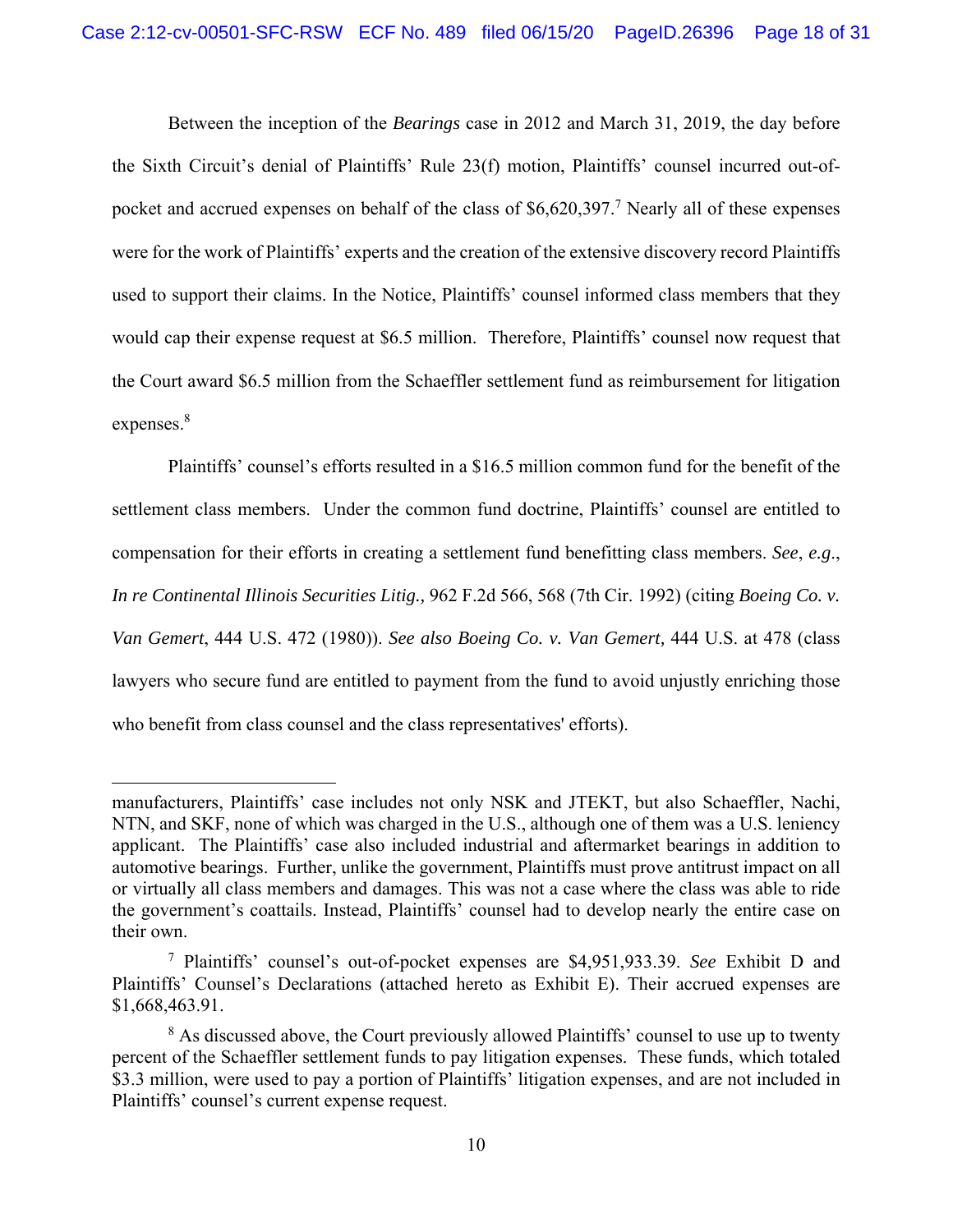The common fund doctrine and the market also apply to reimbursement of litigation expenses. Under the common fund doctrine, class counsel are "entitled to reimbursement of all reasonable out-of-pocket litigation expenses and costs in the prosecution of claims and in obtaining settlement, including expenses incurred in connection with document productions, consulting with experts and consultants, travel and other litigation-related expenses." *In re Cardizem CD Antitrust Litig.,* 218 F.R.D. 508, 535 (E.D. Mich. 2003). *See also In re Global Crossing Sec. & ERISA Litig.,* 225 F.R.D. 436, 468 (S.D.N.Y. 2004*)* ("The expenses incurred-which include investigative and expert witnesses, filing fees, service of process, travel, legal research and document production and review are the type for which "the paying, arms' length market" reimburses attorneys. For this reason, they are properly chargeable to the Settlement."); *Anwar v. Fairfield Greenwich Ltd.,*  2012 WL 1981505, at \*3 (S.D.N.Y. June 1, 2012) ("Plaintiffs' Counsel seek reimbursement for expenses such as mediation fees, expert witness fees, electronic legal research, photocopying, postage, and travel expenses, each of which is the type 'the paying, arms' length market' reimburses attorneys."). *See also Continental Illinois,* 962 F.2d at 571 (expenses are compensable under the common fund doctrine).

As with attorneys' fees, district courts should take a market-based approach when considering requests for reimbursement of litigation expenses. *In re Synthroid Marketing Litig.,*  264 F.3d 712, 722 (7th Cir. 2001). In determining whether the requested expenses are compensable from the common fund, the court considers whether the particular costs are the type routinely billed by attorneys to paying clients in similar cases. *Id. See also Continental Illinois,*  962 F.2d at 570 (court should allow reimbursement of expenses at market rates). As noted above, expenses for various goods and services, such as "expert witness fees, electronic legal research,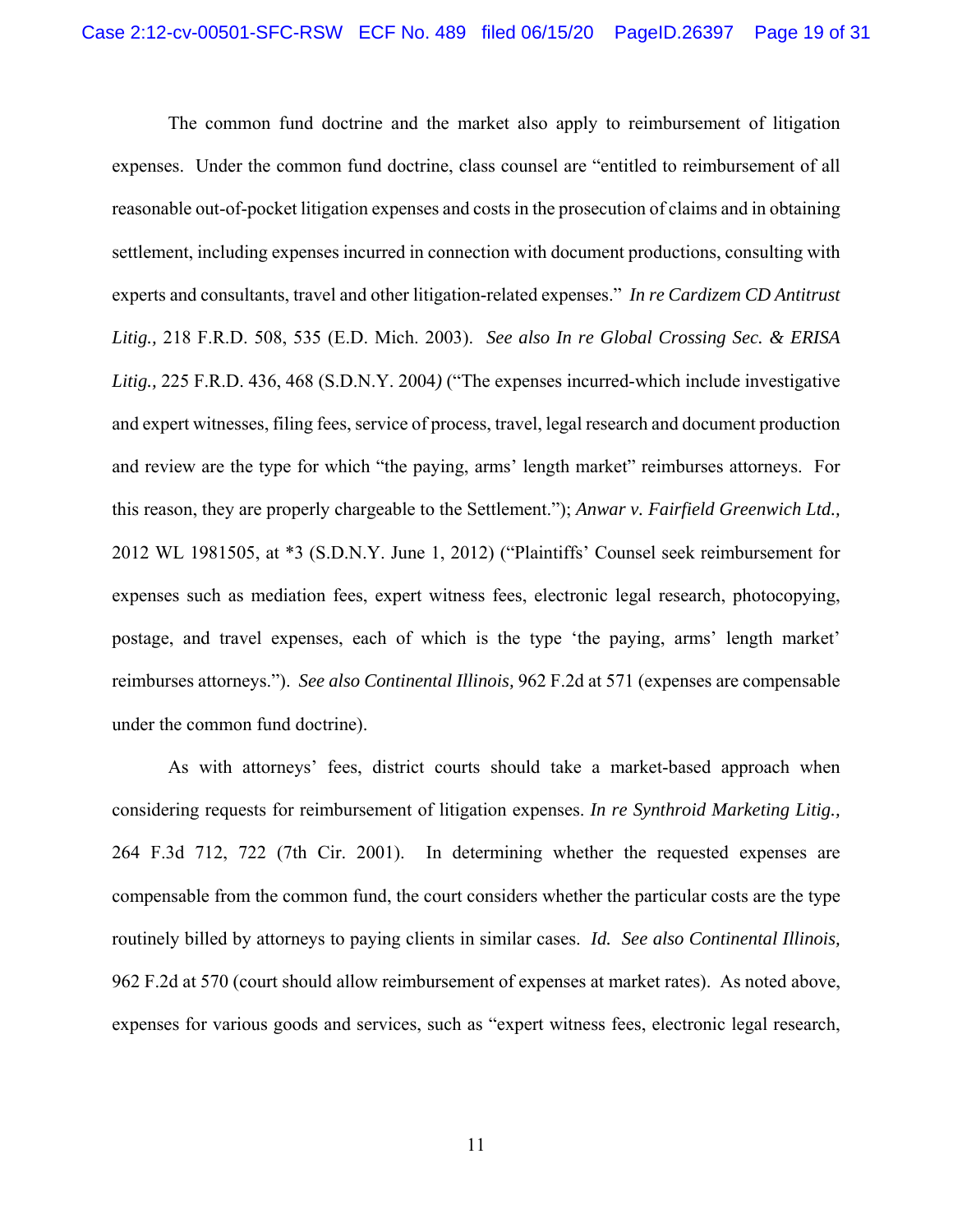photocopying, postage, and travel expenses, [are of] the type 'the paying, arms' length market' reimburses attorneys." *Anwar, supra.*

Plaintiffs' counsel took the case on a purely contingent basis as to both attorneys' fees and expenses. Thus, they bore the risk of non-payment of expenses as well as attorneys' fees, unless they were able to obtain a recovery by way of settlement or judgment.

Plaintiffs' counsel vigorously litigated the matter in this Court through *Daubert* motions, class certification, and in the appellate court. Given the length, scope, and complexity of the case and the tenacious defense, it is no surprise that the expenses incurred were substantial.

 Plaintiffs' counsel's efforts did not go for naught. Because of their dogged pursuit of the case they were able to obtain a \$16.5 million settlement with Schaeffler. Plaintiffs' counsel have not sought attorneys' fees. By this motion, they seek an award which will cover most of their outof-pocket and accrued expenses from the Schaeffler settlement proceeds.

**1. Plaintiffs' Expenses Are Those Customarily Charged to Clients and Reimbursed in Class Actions -** As set forth above and in the individual firm Declarations, the request for litigation expenses is based upon categories of expenses and amounts that are customarily charged to clients in the market for legal services. $9$  Set forth below are the largest expenses

The most significant component of the expenses is for the cost of experts. Economic and econometric experts are essential in antitrust litigation, both at the class certification stage and for proving causation and damages. This case is no exception. Plaintiffs' experts and their respective teams worked closely with Plaintiffs' counsel, created a usable database from Defendants' disparate transactional data, submitted initial, reply, and rebuttal reports, and had their depositions

<sup>&</sup>lt;sup>9</sup> Per the Court's earlier instructions, expenses for internal photocopying, telephone, and facsimile are not included in the total.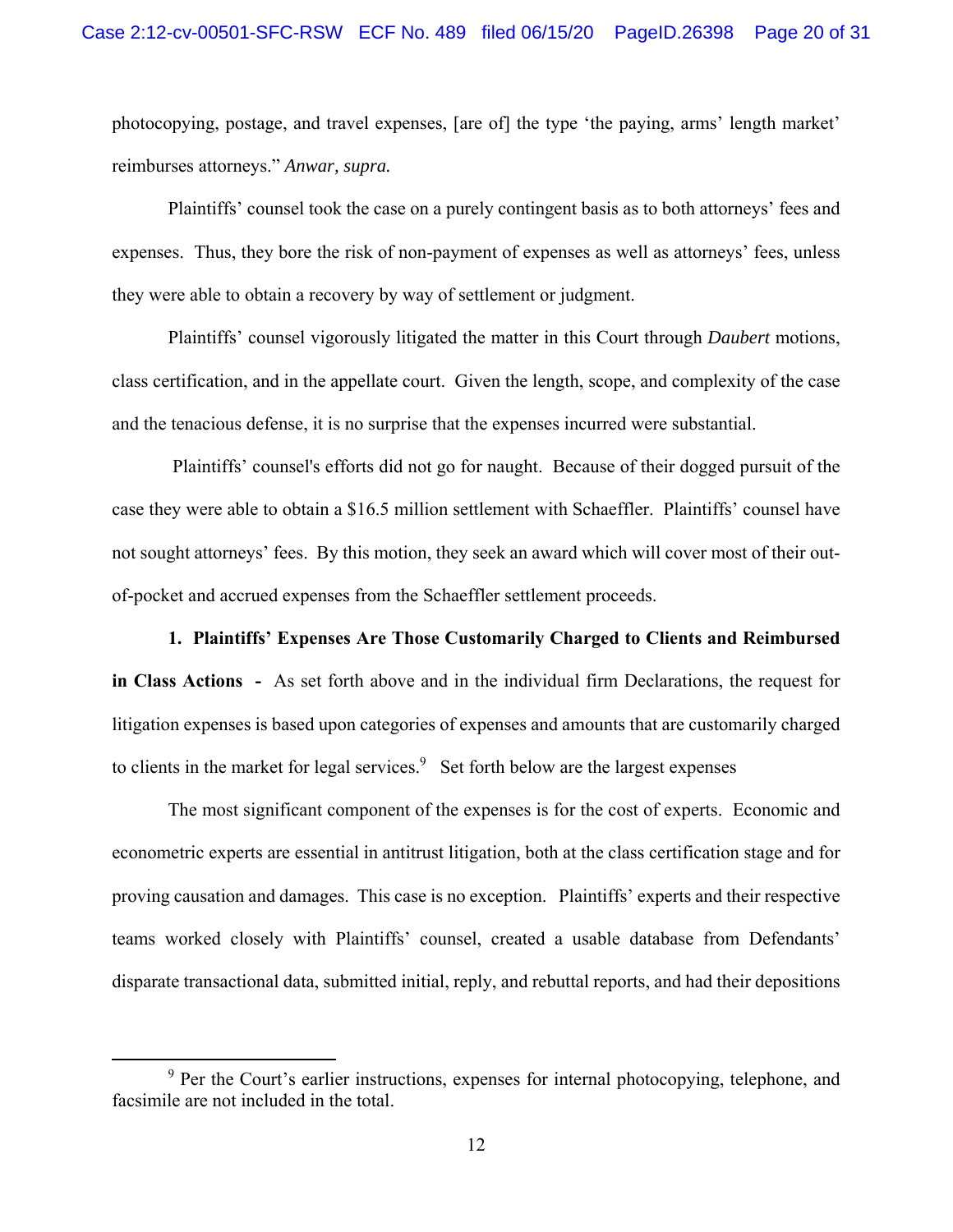taken over multiple days. They were integral in assisting Plaintiffs' counsel's efforts to achieve positive results for the class. The out-of-pocket and accrued expert costs were \$ 4,257,733.

Another unavoidable cost of this complex litigation was for the electronic hosting of a massive discovery record that could be accessed by multiple reviewers, which allowed for the review of millions of pages of documents used for depositions, to support class certification, and to rebut Defendants' arguments. These out-of-pocket costs came to \$1,216,045.

Plaintiffs' counsel were also required to travel extensively in connection with this litigation for the numerous depositions (including those held in Japan at Defendants' insistence) and Court hearings and thus incurred the related costs of transportation, meals, and lodging. The costs for travel and related expenses total \$450,343.

In connection with the many depositions there were necessary costs for the court reporters, videographers, translators and the deposition transcripts. All told, the cost of depositions was \$516,832.

Other expenses that were necessarily incurred in the prosecution of this litigation include expenses for court fees, hearing transcripts, service, postage, and overnight delivery. These other expenses are set forth in the law firm Declarations.

The expenses that were incurred were necessary and of a type and in amounts paid by clients in non-class action litigation and reimbursed by courts in class action cases. Therefore, Plaintiffs' counsel respectfully request that the Court approve reimbursement of such expenses from the settlement funds.

 **2. Awards in Other Cases Support Approving the Request in This Case** - The amount of pre-trial expenses on the Plaintiffs' side in this case are not out of line for complex antitrust litigation. For example, in *In re Polyurethane Foam Antitrust Litig*., 135 F. Supp. 3d 679,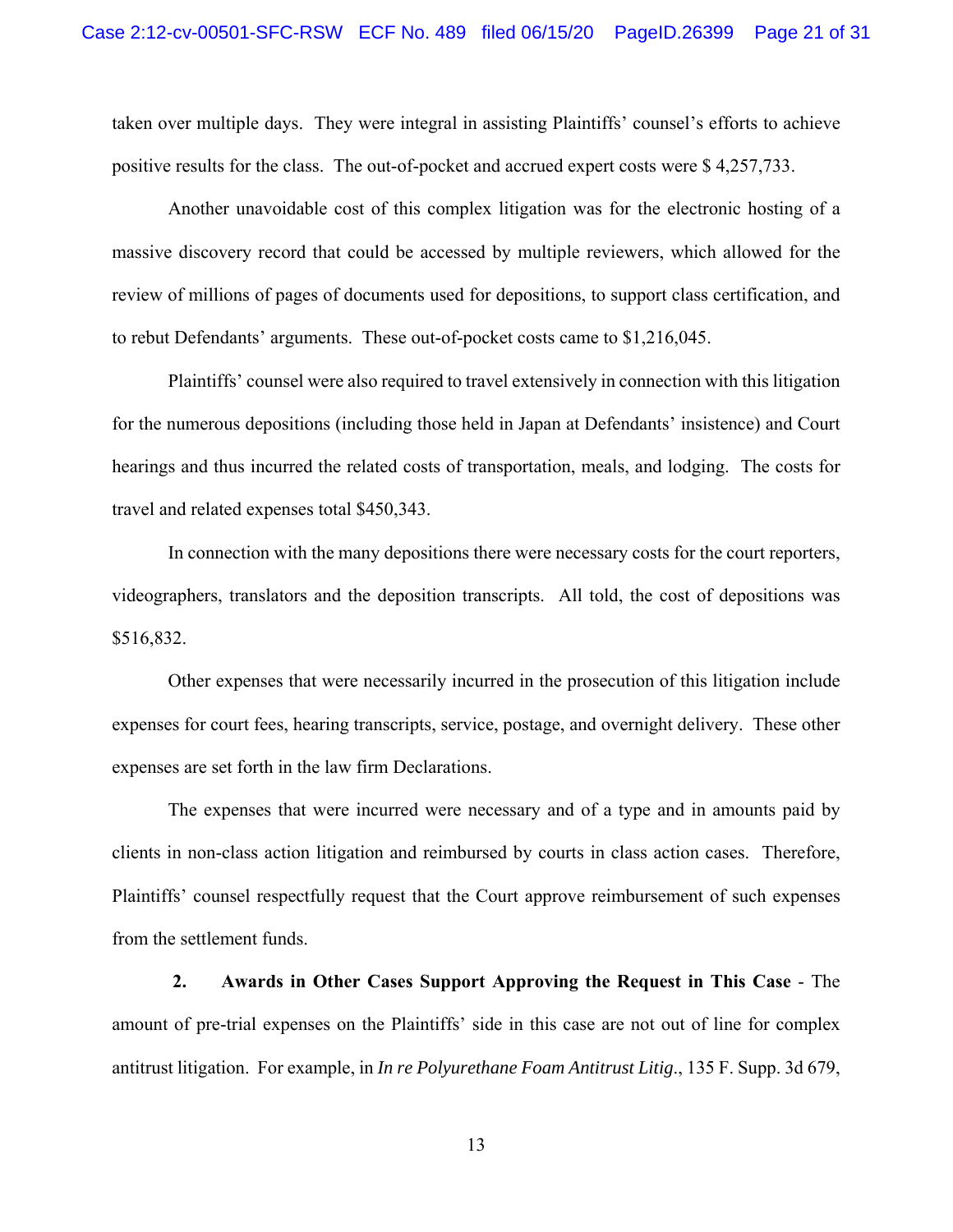694 (N.D. Ohio 2015), the court granted direct purchaser plaintiffs' motions for reimbursement of over \$9.3 million in pretrial expenses.<sup>10</sup>

In *In re Urethane Antitrust Litig*., MDL No. 1616, No. 04-md-01616-JWL (D. Kan.), the Court awarded reimbursement of \$2,131,383.64 in litigation costs and expenses from the proceeds of a pretrial settlement with one defendant (Doc. No. 995), and \$5,014,329.08 from pretrial settlements with two other defendants (Doc. No. 2210), for a total of \$7,145,712.72.

 In *In Re New Motor Vehicles Canadian Export Antitrust Litig*., MDL No. 03-1532 (D. Maine) and *Automobile Antitrust Cases I and II*, Judicial Council Coordination Proceeding Nos. 4298 and 4303 (Cal. Sup. Ct. for the City and County of San Francisco),  $11$  the attorneys in the two proceedings expended over \$12 million in costs and expenses, with roughly seventy-four percent (74%) of the total spent on experts.

In *In Re Insurance Brokerage Antitrust Litig.*, 2013 WL 3956378, at \*15, \*21 (D. N.J. Aug. 1, 2013), the court approved reimbursement of litigation expenses totaling \$9,787,096. Included in this amount were "costs expended for the purposes of litigating this action, including fees for experts, costs associated with creating and maintaining electronic document databases, participating in mediation, travel and lodging expenses, and photocopying, mailing, telephone and deposition transcription costs." *Id.* at 21. *Accord In Re Insurance Brokerage Antitrust Litig.*, 282 F.R.D. 92, 125 (D. N.J. 2012).<sup>12</sup>

<sup>&</sup>lt;sup>10</sup> In addition, indirect purchasers in *Polyurethane Foam* were pursuing the same alleged wrongdoing under state law, and the court granted their motion for reimbursement of \$5.1 million in expenses. *In re Polyurethane Foam Antitrust Litig*., 168 F. Supp. 3d 985, 1013-14 (N.D. Ohio 2016).

 $11$  These cases were filed in both state and federal courts before the passage of the Class Action Fairness Act, and thus the state cases were not removable to federal court. The attorneys and the judges in the state and federal courts coordinated the litigation in the two courts.

<sup>12</sup> In *Silverman v. Motorola Solutions, Inc*., 2013 WL 4082893, at \*2 (7th Cir. Aug. 14, 2013) (a securities fraud case), the court noted that the case "took more than four years, and more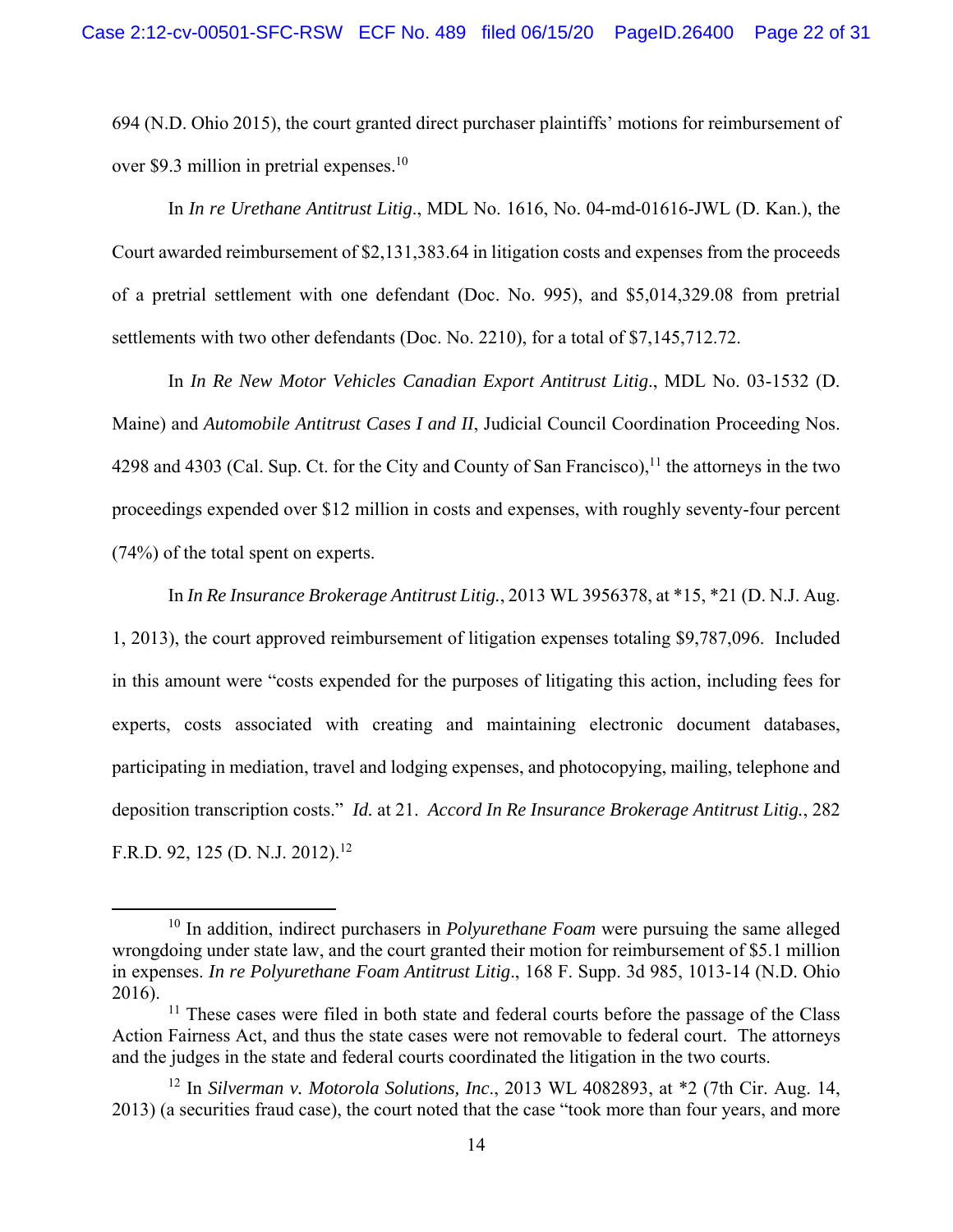It is true that the amount of money expended on behalf of the class in this case constitutes more than half of the \$16.5 million that Plaintiffs' counsel obtained from Schaeffler. But as noted above, Plaintiffs' counsel were pursuing a significant antitrust action for a class with potential damages in the billions that required the expenditure of extensive amounts of human and financial resources.13 Considering the size, scope, and complexity of this litigation, the dollar amount of expenses, while substantial, is not excessive and comparable to other antitrust cases. Therefore, Plaintiffs' counsel respectfully request that the Court grant their motion for litigation expenses.

 **F. Service Awards to the Class Representatives Are Warranted** - Class representatives are "an essential ingredient of any class action" and service (also called incentive) awards are appropriate to induce a business to participate in worthy class action lawsuits. *Cook v. Niedert*, 142 F.3d 1004, 1016 (7th Cir. 2008). Such "awards serve an important function, particularly where the named plaintiffs participated actively in the litigation." *Allapattah Servs., Inc. v. Exxon Corp.*, 454 F. Supp. 2d 1185, 1218 (S.D. Fla. 2006) (*citing Denney v. Jenkens & Gilchrist*, 230 F.R.D. 317, 2005 WL 388562, at \*31 (S.D.N.Y. Feb. 18, 2005)).

Plaintiffs' counsel respectfully request that the Court authorize a \$50,000 award to each of the three class representatives for their service to the class. The Sixth Circuit has noted that such awards may be appropriate under some circumstances, such as those in this case. *Hadix v. Johnson*, 322 F.3d 895, 897 (6th Cir. 2003). In surveying decisions from other courts, the Court of Appeals in *Hadix* explained:

Numerous courts have authorized incentive awards. These courts have stressed that incentive awards are efficacious ways of encouraging members of a class to become class representatives and rewarding individual efforts taken on behalf of the class.

than \$5 million in out-of-pocket expenses by counsel to conduct discovery and engage experts, before reaching the summary judgment stage."

<sup>&</sup>lt;sup>13</sup> Plaintiffs' counsel have expended tens of thousands of attorneys' hours on the case.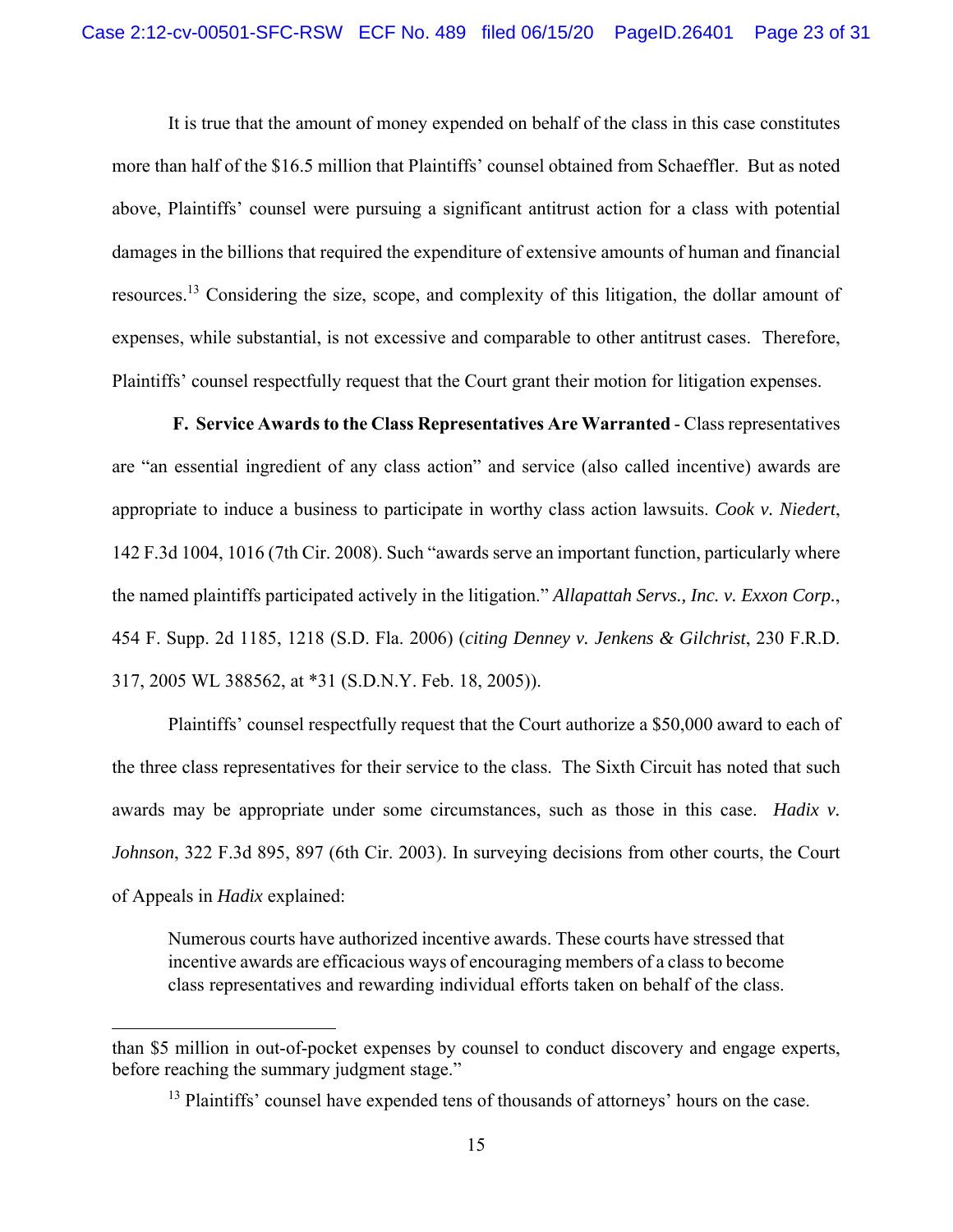Yet applications for incentive awards are scrutinized carefully by courts who sensibly fear that incentive awards may lead named plaintiffs to expect a bounty for bringing suit or to compromise the interest of the class for personal gain. *Hadix v. Johnson*, 322 F.3d at 897 (internal citations omitted).

 The class representatives worked closely with counsel to provide information about the bearings industry, as well as to preserve and produce documents and respond to multiple sets of interrogatories. The class representatives were deposed multiple times, and were ready, willing, and able to see the case through to its conclusion. Without them there would have been no class action and no Schaeffler settlement. Further, the class representatives were not promised an incentive award and the prospect of such an award was not among the reasons the representative plaintiffs approved the settlement. *Hillson v. Kelly Servs. Inc.*, 2017 WL 279814, at \*6 (E.D. Mich. 2017). Moreover, this is not a case where the requested incentive award will dwarf the amounts that class members will receive.

 The class representatives devoted a significant amount of time and effort to representing the interests of the class members. **DALC** - DALC has devoted a substantial amount of time and effort on behalf of the class and has been an exemplary class representative. After conferring with and assisting DPPs' counsel regarding the investigation of antitrust violations in the bearings industry, DALC decided to step up and file a class action lawsuit. Since that time, DALC has done everything that could possibly be expected from a class representative. DALC conferred and met with counsel regarding the requirement to preserve its documents and data and then, with the assistance of counsel, took the necessary action to ensure that it met its preservation obligations. DALC also met with counsel to discuss its obligations to the prospective class as a class representative. Thereafter, DALC reviewed drafts of the complaint, and provided feedback regarding same and DALC conferred with counsel in connection with its corporate disclosure statement and initial disclosures.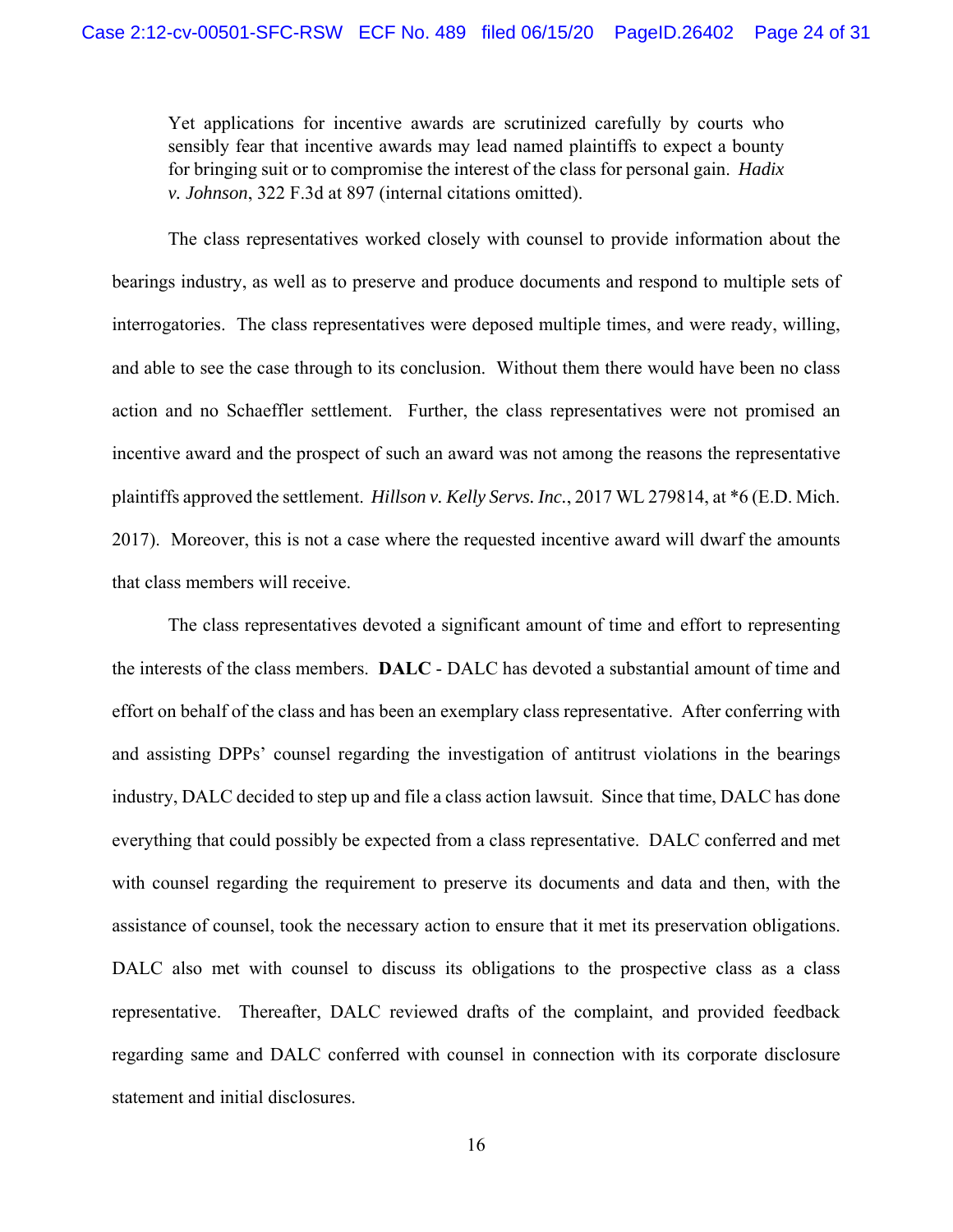Subsequently, DALC met with counsel on several occasions to collect documents potentially responsive to Defendants' document requests, as well as transactional data. Ultimately, DALC produced more than 23,000 pages of documents, and transactional data, to Defendants. DALC also conferred with counsel numerous times in connection with its responses and objections to multiple sets of interrogatories. When the time for depositions came, DALC made its key employees available to DPP counsel and representatives of DALC sat for one 30(b)(6) and three 30(b)(1) depositions. The DALC deponents all met and conferred with DPP counsel multiple times to prepare for their depositions.

In addition to devoting substantial resources to meeting all of its discovery obligations, DALC has regularly monitored the status of the litigation and has made itself available to answer questions relating to class certification, including providing counsel the benefit of its knowledge of the industry pertaining to standards, product fungibility, and the commodity nature of bearings.

**McGuire** - McGuire Bearing Company, founded in 1954, is the largest regional distributor of bearings and power transmission products with 9 branch locations in the Pacific Northwest. Over the past 8 years, more than two dozen McGuire employees have taken an active role in assisting with the litigation and have contributed significant time, energy, and expertise for the benefit of the class. Beginning with McGuire's President assisting counsel in 2012 with the technical aspects of bearings for the complaint, McGuire has diverted significant time and resources from its day-to-day operations to be a hands-on participant in this case.

McGuire provided unfettered access to dozens of employees in the purchasing, accounting, marketing, sales, and IT departments to ensure it complied with its discovery obligations and provided in-depth knowledge of the bearings industry to counsel. These individuals spent many hours being interviewed, searching for documents, answering follow up questions, and providing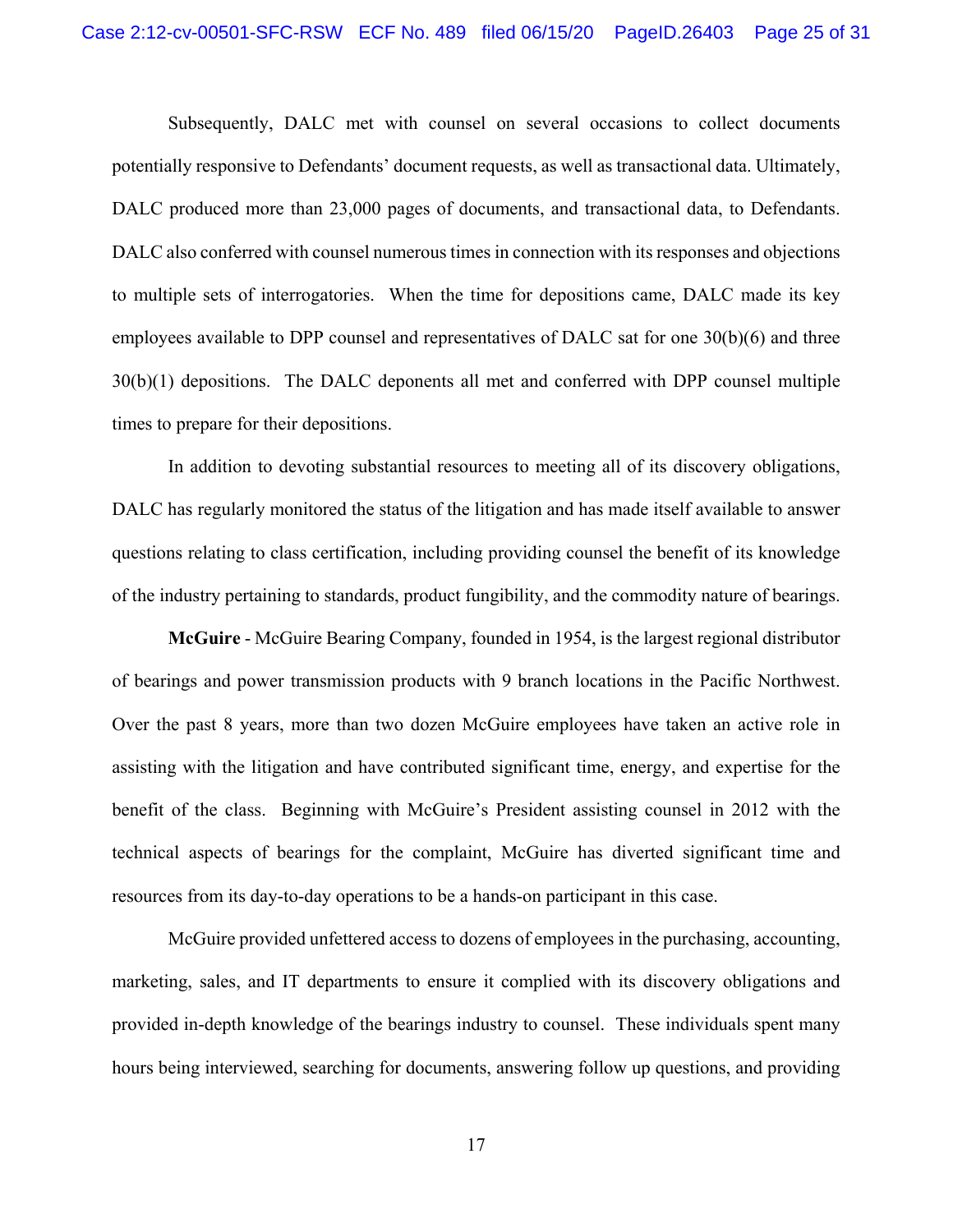additional documentation throughout the discovery period. McGuire's IT department spent numerous hours restoring archived data on several occasions and provided back up ESI for several current and former employees. They also assisted computer experts who forensically imaged in excess of 325 gigabytes of ESI from more than two dozen current and former employees' computers, external storage devices and back-up drives. These efforts contributed to the production of more than 90,000 documents (generating more than 310,000 pages) in response to Defendants' document requests. Responding to Defendants' five sets of interrogatories also took considerable time and effort by McGuire's President and members of the purchasing department.

McGuire's President and a former purchasing manager were deposed in the capacity of 30(b)(6) witnesses, and the Vice President of Sales, the current purchasing manager, and a bearings buyer sat for  $30(b)(1)$  depositions. These five deponents collectively spent multiple days with counsel to prepare for their depositions. Additional employees also spent time with the witnesses so that they could fully respond to the  $30(b)(6)$  topics. McGuire's senior management has maintained an active involvement in the litigation as it has progressed through class certification and continues to do so. McGuire's considerable efforts were undertaken without any assurance that there would be a recovery, let alone a payment to compensate it not only for its time, but to acknowledge the risks that a plaintiff faces when it puts its name on a class action complaint.

**Sherman** - Sherman Bearings is a retail seller of bearings in Houston, Texas. As a thirtyyear veteran of the bearings industry, co-owner Roy Sherman brought his extensive knowledge about the Defendants and the industry as a whole to this litigation on behalf of the class. Along with co-owner Dustin Sherman, they met with counsel on multiple occasions to provide documentation and information to comply with Sherman's discovery obligations to produce documents and respond to five sets of interrogatories. The search for documents was time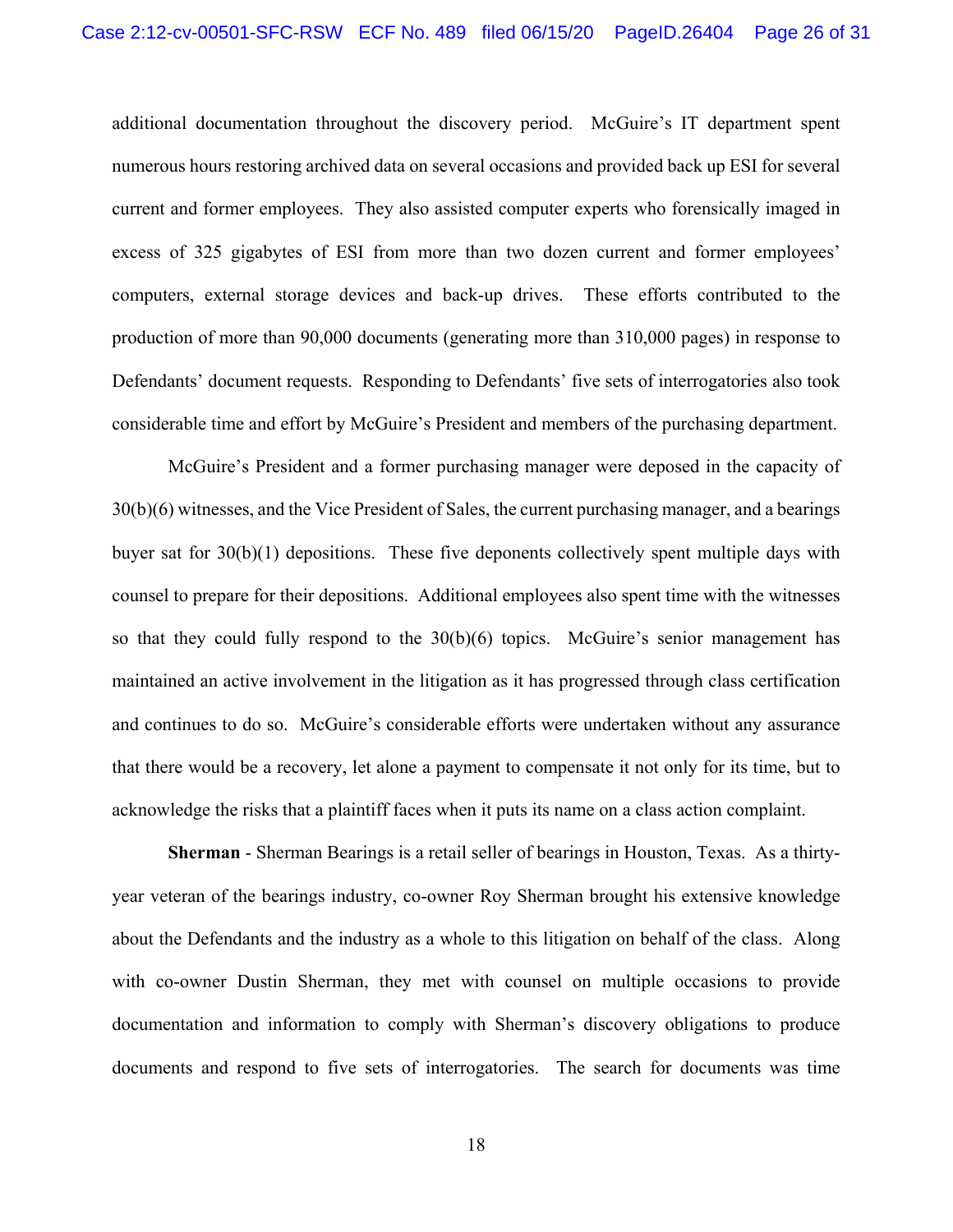consuming and cumbersome for Sherman given the length of the class period and the fact that paper documents were the primary source of documentation. Complying with its ESI obligations required additional time and effort by its outside IT vendor to restore data and format it in to comply with defendants' transactional data requests. Sherman also allowed counsel and a forensic computer expert to image all potential ESI sources. Sherman produced in excess of 16,000 pages of documents. Dustin Sherman was deposed as the 30(b)(6) witness, which required thorough preparation with counsel due to the extensive scope of the 21 topics. Roy Dustin subsequently sat for a 30(b)(1) deposition, which also required preparation time with counsel. Like DALC and McGuire, Sherman has and continues to fulfill its obligations as a class representative by monitoring the litigation and answering questions from counsel as needed.

The Court has provided for service awards in the *Automotive Parts* MDL, and a service award of this size is not uncommon in lengthy, highly complex antitrust cases. For example, the Court previously approved \$50,000 incentive awards to seven class representatives in *Wire Harness*, 2:12-cv-00101-MOB-MKM Doc. No.495, at 6, ¶23. *See also In re Prandin Direct Purchaser Antitrust Litig*., 2015 WL 1396473, at \*5 (E.D. Mich. Jan. 20, 2015) (\$19 million settlement, award of \$50,000 to each class representative); *In re Skelaxin Antitrust Litig*., 2014 WL 2946459 (E.D. Tenn. June 30, 2014) (settlement of direct purchaser pharmaceutical antitrust action, awarding \$50,000 to each class representative); *Connectivity Systems Inc. v. National City Bank*, 2011 WL 292008, at \*20 (S.D. Ohio Jan. 26, 2011) (in \$10 million settlement, awarding \$50,000 each to three named plaintiffs); *Liberte Capital Group v. Capwill*, 2007 WL 2492461, at \*3 (N.D. Ohio Aug. 29, 2007) (awarding \$97,133.83 and \$95,172.47 to two named plaintiffs representing subclasses that received \$11 million and \$7 million); *Hainey v. Parrott*, 2007 WL 3308027 (S.D. Ohio Nov. 6, 2007) (approving service award of \$50,000 for each class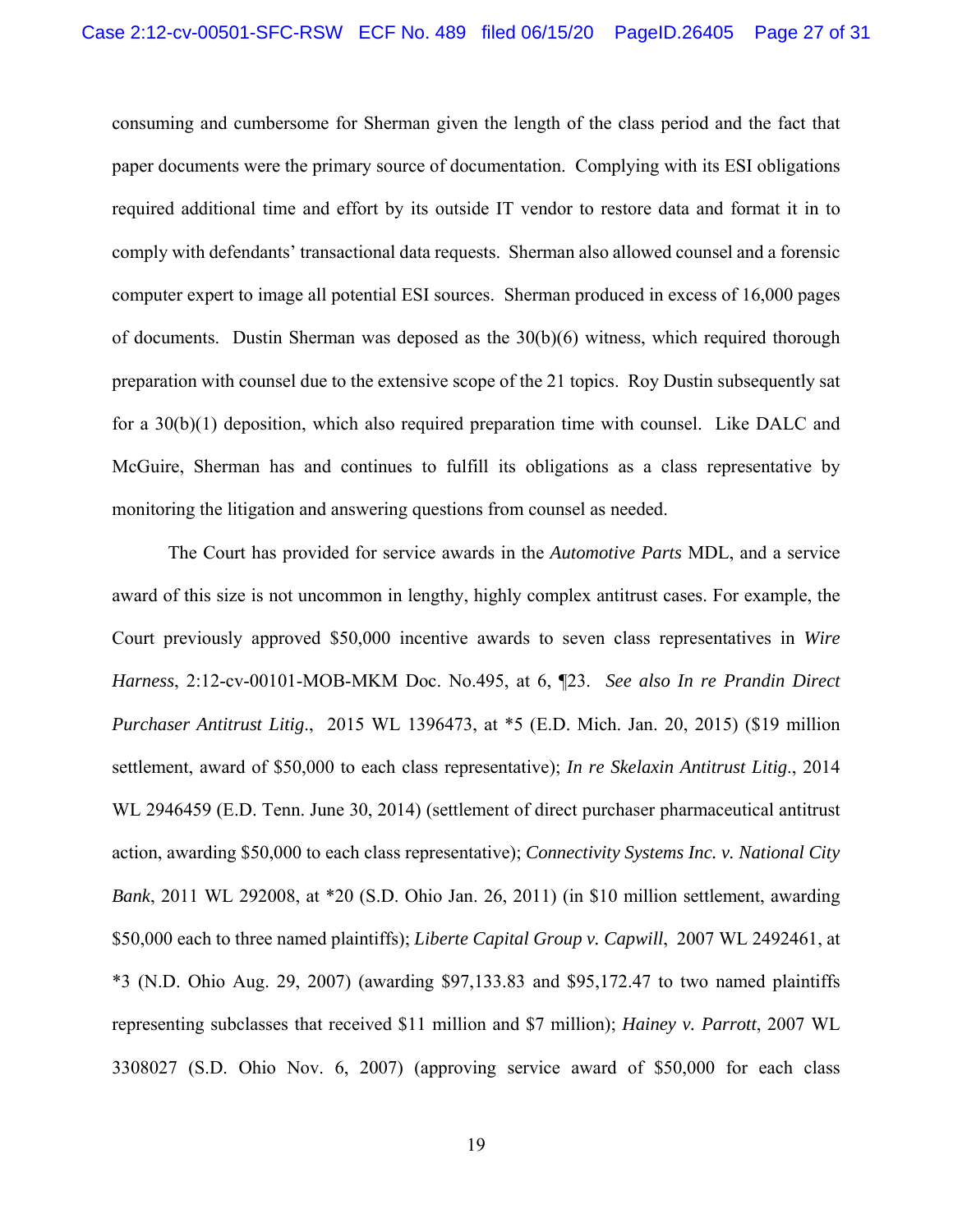representative); *In re Cardizem CD Antitrust Litig*., 218 F.R.D. 508, 535-36 (E.D. Mich.2003) (awarding \$75,000 to each class representative); *Brotherton v. Cleveland*, 141 F. Supp. 2d 907, 913–14 (S.D. Ohio 2001) (granting a \$50,000 service award out of a \$5.25 million fund); *In re Revco Sec. Litig.*, 1992 WL 118800, \*7 (N.D. Ohio May 6, 1992) (\$200,000 incentive award to named plaintiff); *Enter. Energy Corp. v. Columbia Gas Transmission Corp*., 137 F.R.D. 240, 251 (S.D. Ohio 1991) (approving service awards of \$50,000 to six class representatives out of a settlement fund of \$56.6 million). To date, no class member has objected to the service award request. In light of their commendable efforts and the substantial benefits provided to the class, an award from the Court recognizing the class representatives' efforts in the requested amounts would be appropriate.

**G. Conclusion** - For the reasons set forth above, Plaintiffs' counsel respectfully request that the Court: 1) authorize the proposed pro-rata plan of distribution; 2) approve Plaintiffs' counsel's request for litigation expenses; and 3) provide for service awards to the class representatives.

Dated: June 15, 2020 Respectfully submitted,

 /s/ David H. Fink David H. Fink (P28235) Darryl Bressack (P67820) Nathan J. Fink (P75185) FINK BRESSACK 38500 Woodward Avenue, Suite 350 Bloomfield Hills, MI 48304 Telephone: (248) 971-2500

*Interim Liaison Counsel for Direct Purchaser Plaintiffs*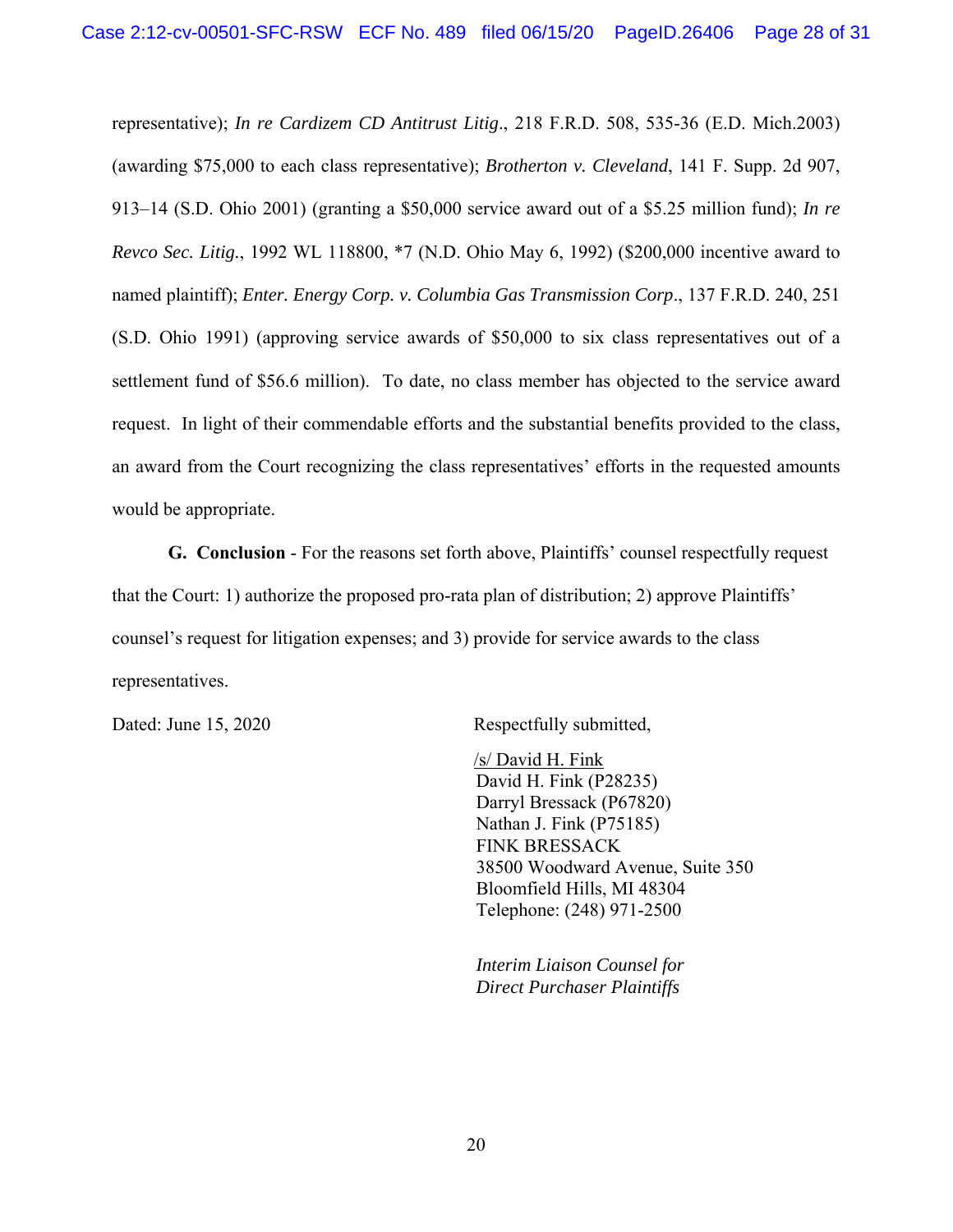Joseph C. Kohn William E. Hoese Douglas A. Abrahams Craig W. Hillwig KOHN, SWIFT & GRAF, P.C. 1600 Market Street, Suite 2500 Philadelphia, PA 19103 Telephone: (215) 238-1700

Eugene A. Spector William G. Caldes Jeffrey L. Spector SPECTOR ROSEMAN & KODROFF, P.C. 2001 Market Street, Suite 3420 Philadelphia, PA 19103 Telephone: (215) 496-0300

Steven A. Kanner William H. London Michael E. Moskovitz FREED KANNER LONDON & MILLEN LLC 2201 Waukegan Road, Suite 130 Bannockburn, IL 60015 Telephone: (224) 632-4500

Gregory P. Hansel Randall B. Weill Michael S. Smith PRETI, FLAHERTY, BELIVEAU & PACHIOS LLP One City Center, P.O. Box 9546 Portland, ME 04112 Telephone: (207) 791-3000

*Interim Lead Counsel for Direct Purchaser Plaintiffs*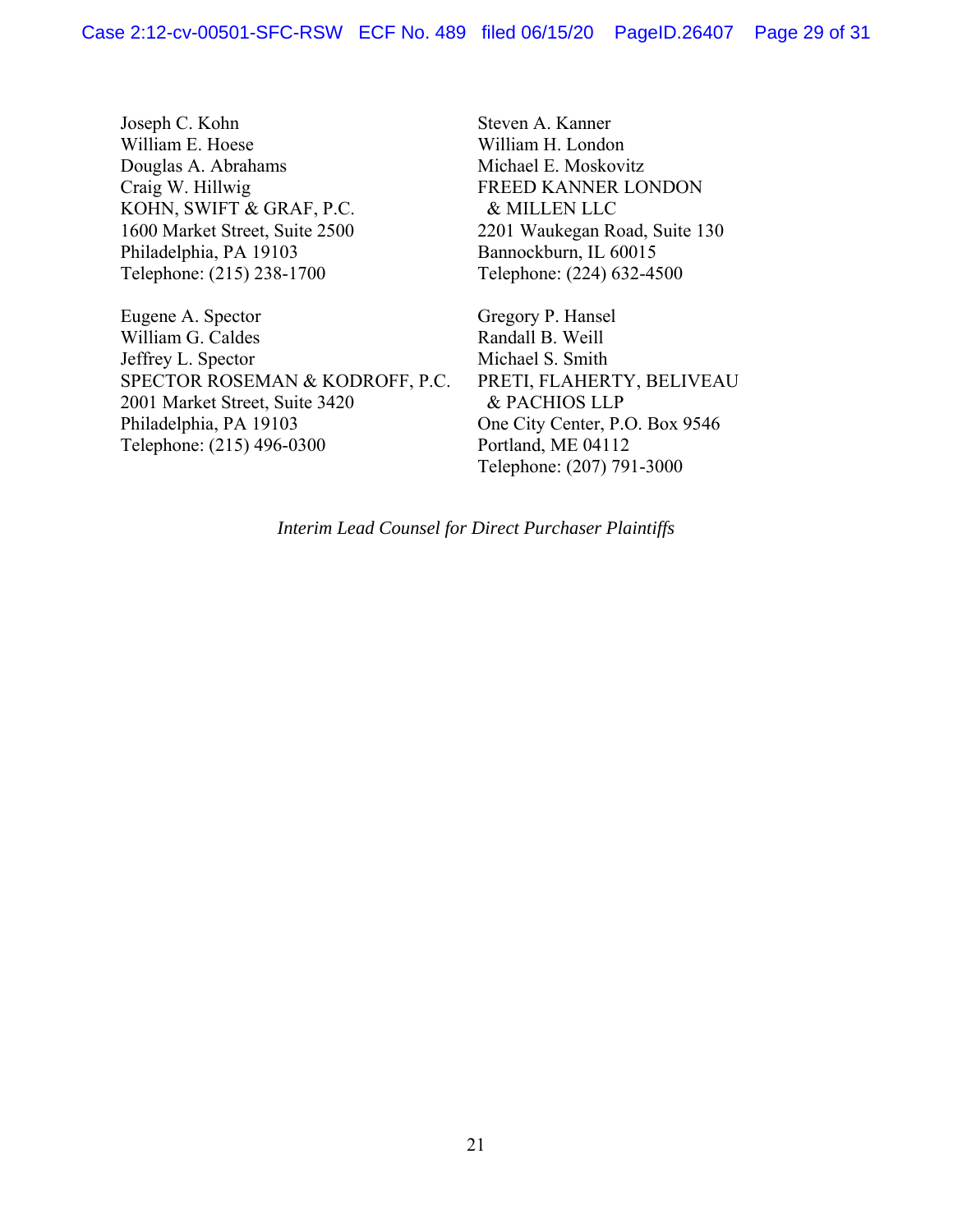M. John Dominguez COHEN MILSTEIN SELLERS & TOLL PLLC 2925 PGA Boulevard, Suite 204 Palm Beach Gardens, FL 33410 Telephone: (561) 515-1400

Solomon B. Cera Thomas B. Bright Pamela A. Markert CERA LLP 595 Market Street, Suite 1350 San Francisco, CA 94105-2835 Telephone: (415) 777-2230

Gregory K. Arenson KAPLAN FOX & KILSHEIMER LLP 850 Third Avenue, 14th Floor New York, NY 10022 Telephone: (212) 687-1980

*Additional Counsel for Direct Purchaser Plaintiffs*